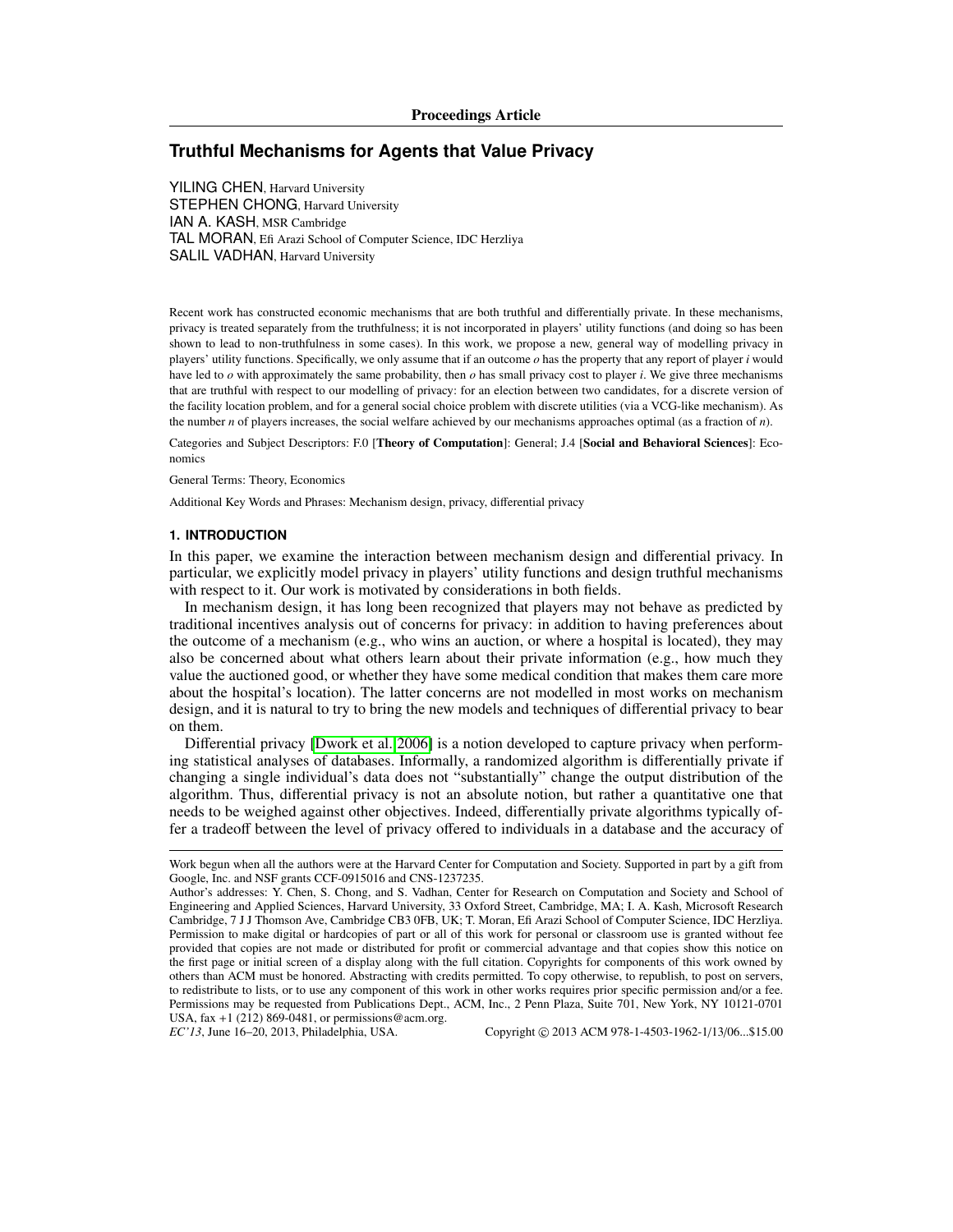statistics computed on the database, which we can think of as a "global" objective to be optimized. However, it is also of interest to consider how privacy should be weighed against the objectives of the individuals themselves. Mechanism design provides a natural setting in which to consider such tradeoffs. Attempting to model and reason about privacy in the context of mechanism design seems likely to lead to an improved understanding about the meaning and value of privacy.

# **1.1. Previous Work**

The first work bringing together differential privacy and mechanism design was by [McSherry and](#page-17-1) [Talwar](#page-17-1) [\[2007\]](#page-17-1). They showed how to use differential privacy as a *tool* for mechanism design. By definition, differentially private algorithms are insensitive to individuals' inputs; a change in a single individual's input has only a small effect on the output distribution of the algorithm. Thus, if a mechanism is differentially private (and players have bounded utility functions), it immediately follows that the mechanism is *approximately truthful*. That is, reporting untruthfully can only provide a small gain in a player's utility. With this observation, McSherry and Talwar showed how tools from differential privacy allow construction of approximately truthful mechanisms for many problems, including ones where exact truthfulness is impossible.

However, as pointed out by [Nissim et al.](#page-17-2) [\[2012b\]](#page-17-2), the approximate truthfulness achieved by [Mc-](#page-17-1)[Sherry and Talwar](#page-17-1) [\[2007\]](#page-17-1) may not be a satisfactory solution concept. While differential privacy can guarantee that a player will gain arbitrarily little by lying, it also makes the potential gain from telling the truth equally small. Thus players may choose to lie in order to protect their privacy. Even worse, as shown by an example in [Nissim et al.](#page-17-2) [\[2012b\]](#page-17-2), in some cases misreporting is a dominant strategy of the game. Thus, it is difficult to predict the outcome and "global" objectives such as social welfare of differentially private mechanisms. Motivated by this, [Nissim et al.](#page-17-2) [\[2012b\]](#page-17-2) show how to modify some of the mechanisms of [McSherry and Talwar](#page-17-1) [\[2007\]](#page-17-1) to provide exact truthfulness. To do so, however, they sacrifice differential privacy and/or augment the standard mechanism design framework so that the mechanism can restrict the way in which players can take advantage of the selected outcome.

A recent paper by [Xiao](#page-17-3) [\[2011,](#page-17-3) [2013\]](#page-17-4) shows how to remedy this deficiency and construct mechanisms that simultaneously achieve exact truthfulness and differential privacy. Xiao's paper also points out that even this combination may not be sufficient for getting players that value privacy to report truthfully. Indeed, exact truthfulness only means that a player *weakly* prefers to tell the truth. Lying might not reduce the player's utility at all (and differential privacy implies that it can only reduce the player's utility by at most a small amount). On the other hand, differential privacy does not guarantee "perfect" privacy protection, so it is possible that a player's concern for privacy may still outweigh the small or zero benefit from being truthful.

To address this, Xiao advocated incorporating privacy directly into the players' utility functions, and seeking mechanisms that are truthful when taking the combined utilities into account. He proposed to measure privacy cost as the the mutual information between a player's type (assumed to come from some prior distribution) and the outcome of the mechanism.<sup>[1](#page-1-0)</sup> Using this measure, he showed that his mechanism does not remain truthful when incorporating privacy into the utility functions, and left as an open problem to construct mechanisms that do. The difficulty is that we can only incentivize truthfulness by giving players an influence on the outcome, but such an influence also leads to privacy costs, which may incentivize lying. Reconciling this tension requires finding models and mechanisms where the privacy costs can be shown to be quantitatively dominated by the outcome-utility benefits of truthfulness.

### **1.2. Our Contributions**

In this paper, we propose a new, more general way of modelling privacy in players' utility functions. Unlike Xiao's mutual information measure, our model does not require assuming a prior on players'

<span id="page-1-0"></span><sup>&</sup>lt;sup>1</sup>The mutual information measure is from the original version of Xiao's paper [\[Xiao 2011\]](#page-17-3). Subsequent to our work, he has revised his model to use a different, prior-free measure of privacy [\[Xiao 2013\]](#page-17-4).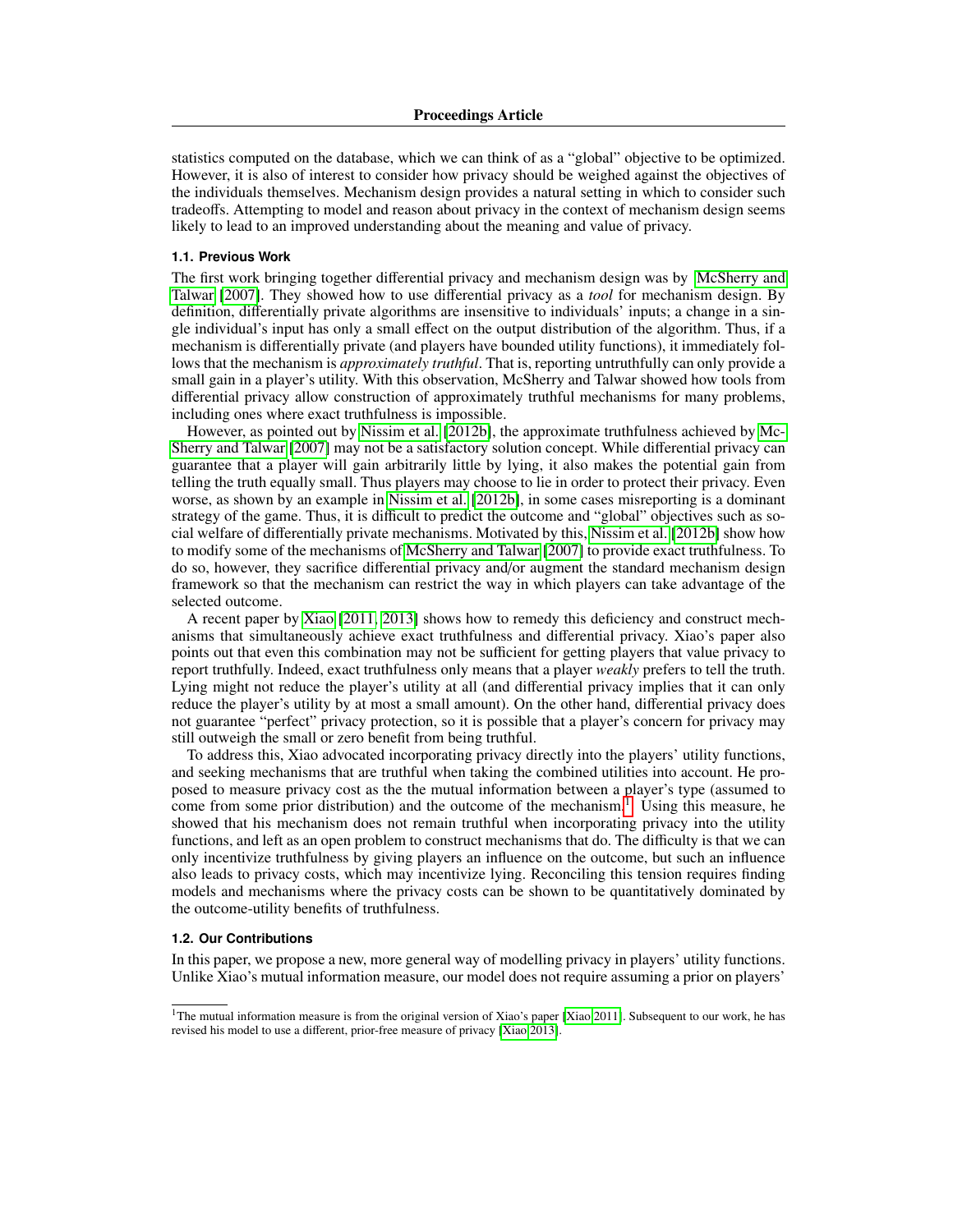types, and is instead a pointwise model: we simply assume that if an outcome *o* has the property that any report of player *i* would have led to  $\sigma$  with approximately the same probability, then  $\sigma$  has small privacy cost to player *i*. One motivation for this assumption is that such an outcome *o* will induce only a small change in a Bayesian adversary's beliefs about player *i* (conditioned on the other players' reports). (This is inspired by a Bayesian interpretation of differential privacy, due to Dwork and McSherry and described in [Kasiviswanathan and Smith](#page-17-5) [\[2008\]](#page-17-5).) While Xiao's mutual information measure is not strictly a special case of our model, we show (in the appendix<sup>[2](#page-2-0)</sup>) that truthfulness with respect to our modelling implies truthfulness with respect to Xiao's.

With this modelling, we show that it is possible to construct mechanisms where the privacy costs are dominated by the outcome-utility benefits of truthfulness. Specifically, we give three mechanisms that are truthful with respect to our model of privacy: one for an election between two candidates, one for a discrete version of the facility location problem, and one for general social choice problems with discrete utilities (via a VCG-like mechanism). As the number *n* of players increases, the social welfare achieved by our mechanisms approaches optimal (as a fraction of *n*).

To illustrate our ideas, consider an election between two candidates, where each player has a noticeable preference for one candidate over the other (but this preference could potentially be outweighed by privacy concerns). To carry out such an election in a differentially private way, we can use a noisy majority vote. That is, we take a majority rule after adding random noise of magnitude  $O(1/\epsilon)$ , where  $\epsilon$  is the "differential privacy parameter" that bounds the influence of each player's vote on the outcome. Now, as we reduce  $\epsilon$ , we also reduce the privacy costs experienced by each player (according to our model). However, simply bounding the *overall* privacy cost by a function of  $\epsilon$  does not suffice to argue truthfulness of the election mechanism. Indeed, consider a highly skewed election, where  $2/3$  of the voters prefer the first candidate. Then the chance that any single player's vote affects the outcome is exponentially small in  $\epsilon n$ , where *n* is the number of voters. If player's vote affects the outcome is exponentially small in  $\epsilon n$ , where *n* is the number of voters. If the player's overall privacy cost can be as large as  $\epsilon$  then we would need to set  $\epsilon$  very small (namely the player's overall privacy cost can be as large as  $\epsilon$ , then we would need to set  $\epsilon$  very small (namely  $\tilde{O}(1/n)$ ) and hence add a very large amount of noise (sacrificing social welfare) in order to achieve  $\tilde{O}(1/n)$ ) and hence add a very large amount of noise (sacrificing social welfare) in order to achieve truthfulness. However, we argue that the overall privacy cost of being truthful in a skewed election should also be exponentially small. Indeed, for most settings of the random noise, a player cannot affect the outcome by misreporting, so the privacy cost experienced by the player should be the same regardless of whether the player reported truthfully or not. For the remaining settings of the random noise, in which the player can affect the outcome, reporting truthfully provides the player with a noticeable gain in outcome utility, whereas the privacy costs are bounded by a function of  $\epsilon$  and hence can be made arbitrarily small. Put differently, the *expected* change in privacy cost experienced by a player that changes her report is bounded by  $\epsilon$  times the probability that the outcome changes (which is always at most  $O(\epsilon)$ , but can be much smaller, as in the case of a skewed election). This analysis crucially uses the fact that we adopt a *per-outcome* model of privacy, and can be viewed as a generalization of the result of [Dwork et al.](#page-17-6)  $[2010]$  showing that every  $\epsilon$ -differentially private mechanism actually has expected privacy loss  $O(\epsilon^2)$ .<br>Our mechanism for discrete facility location is insr

Our mechanism for discrete facility location is inspired by Xiao's mechanism [\[Xiao 2013\]](#page-17-4) (which he shows to be differentially private and truthful if we don't incorporate privacy into the utility functions), but with some variation in order to be apply an analysis like the above. For both the election and facility location mechanisms, an analysis like the one sketched above establishes *universal truthfulness*—truthfulness for every choice of the mechanism's random coins. For our VCG-like mechanism for general social choice problems, we need to work a bit harder to also ensure that the payments requested do not compromise privacy, and this leads us to only achieve truthfulness in expectation.

Unlike previous works, we do not treat differential privacy as an end in itself but rather as a means to incentivize truthfulness from agents that value privacy. Thus, we do not necessarily need to set the differential privacy parameter  $\epsilon$  to be very small (corresponding to very high privacy, but a larger price in social welfare); we only need to set it small enough so that the privacy costs are outweighed

<span id="page-2-0"></span><sup>&</sup>lt;sup>2</sup>An appendix with omitted proofs and analyses appears in the version of this paper available on the authors websites.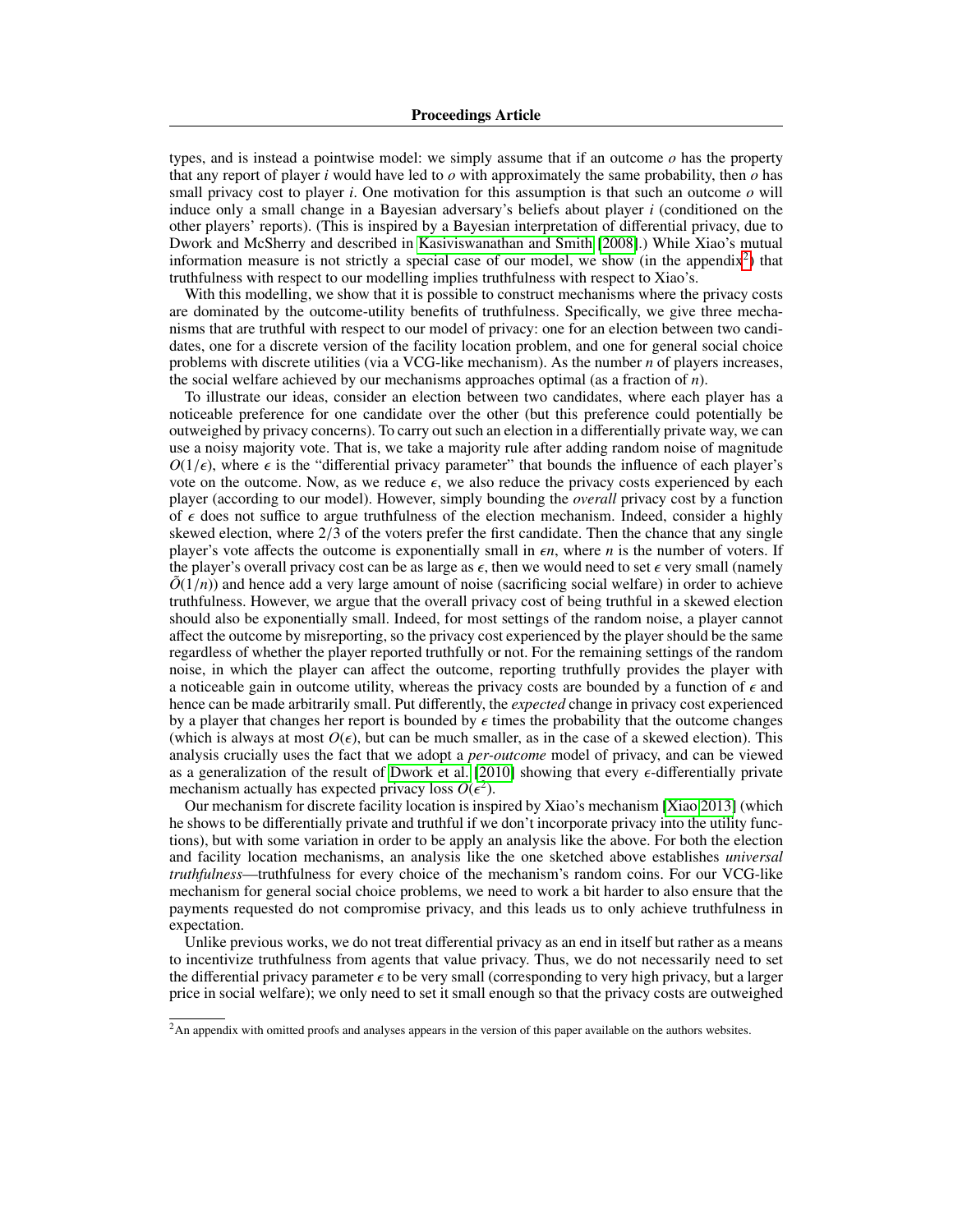by the agents' preferences for outcomes. Specifically, our analysis shows that as we decrease  $\epsilon$ , agents' ability to affect the outcome falls, but their expected privacy cost falls even faster. Thus, it is natural to conclude (as we do) that there is some value of  $\epsilon$  (which may be large if the agents care much more about the outcome than their privacy) at which the privacy cost is small enough relative to the benefit that agents are willing to report truthfully. Moreover, by taking agents' value for privacy into account in the incentives analysis, we can have greater confidence that the agents will actually report truthfully and achieve the approximately optimal social welfare our analysis predicts.

The appropriate setting of  $\epsilon$  depends on agents' relative valuation of privacy versus the outcomes, and needs to be determined exogenously to apply our mechanisms. Eliciting agents' values for privacy is an orthogonal problem to the one we consider, and is the subject of a different line of work, starting with [Ghosh and Roth](#page-17-7) [\[2011\]](#page-17-7) (discussed more in the next section). Since we use a dominantstrategy solution concept, it is not disastrous if our assumption about the privacy valuations (and hence our setting of  $\epsilon$ ) is incorrect for some of the agents; the other agents will still have an incentive to report truthfully.

### **1.3. Other Related Work**

Independently of our work, [Nissim et al.](#page-17-8) [\[2012a\]](#page-17-8) have considered a related way of modelling privacy in players' utilities and constructed truthful mechanisms under their model. They assume that if *all* outcomes *o* have the property that no player's report affects the probability of *o* much (i.e., the mechanism is differentially private), then the *overall* privacy cost of the mechanism is small for every player. This is weaker than our assumption, which requires an analogous bound on the privacy cost for each specific outcome *o*. Indeed, [Nissim et al.](#page-17-8) [\[2012a\]](#page-17-8) do not consider a per-outcome model of privacy, and thus do not obtain a reduced privacy cost when a player has a very low probability of affecting the outcome (e.g., a highly skewed election). However, they require assumptions that give the mechanism an ability to reward players for truthfulness (through their concept of "agents' reactions," which can be restricted by the mechanism). For example, in the case of an election or poll between two choices (also considered in their paper), they require that a player *directly* benefits from reporting their true choice (e.g., in a poll to determine which of two magazines is more popular, a player will receive a copy of whichever magazine she votes for, providing her with positive utility at no privacy cost), whereas we consider a more standard election where the players only receive utility for their preferred candidate winning (minus any costs due to privacy). In general, we consider the standard mechanism design setting where truthfulness is only rewarded through the public outcome (and possibly payments), and this brings out the central tension discussed earlier: we can only incentivize truthfulness by giving players an influence on the outcome, but such an influence also leads to privacy costs, which may incentivize lying.

Another recent paper that considers a combination of differential privacy and mechanism design is that of [Ghosh and Roth](#page-17-7) [\[2011\]](#page-17-7). They consider a setting where each player has some private information and some value for its privacy (measured in a way related to differential privacy). The goal is to design a mechanism for a data analyst to compute a statistic of the players' private information as accurately as possible, by purchasing data from many players and then performing a differentially private computation. In their model, players may lie about their value for privacy, but they cannot provide false data to the analyst. So they design mechanisms that get players to truthfully report their value for privacy. In contrast, we consider settings where players may lie about their data (their private types), but where they have a direct interest in the outcome of the mechanism, which we use to outweigh their value for privacy (so we do not need to explicitly elicit their value for privacy).

Subsequent to our work, [Huang and Kannan](#page-17-9) [\[2012\]](#page-17-9) examined the properties of the exponential mechanism [\[McSherry and Talwar 2007\]](#page-17-1), which can be thought of as noisy version of VCG that is slightly different from the one we study. They showed that, with appropriate payments, this mechanism is truthful, individually rational, approximately efficient, and differentially private, but their model does not incorporate privacy costs into players' utility functions.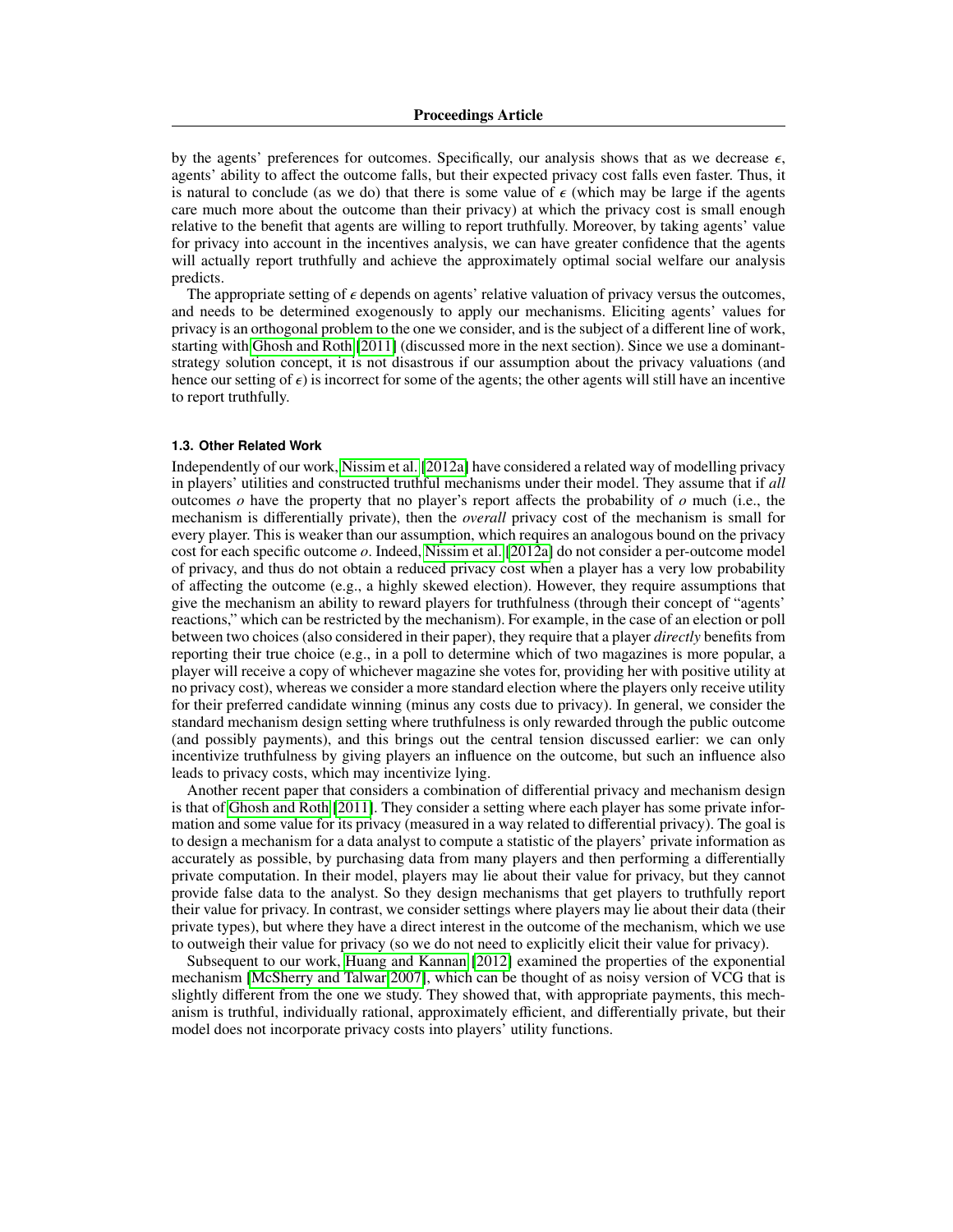### Proceedings Article

We remark that there have also been a number of works that consider secure-computation-like notions of privacy for mechanism design problems (see [Naor et al.](#page-17-10) [\[1999\]](#page-17-10), [Dodis et al.](#page-17-11) [\[2000\]](#page-17-11), [Izmalkov et al.](#page-17-12) [\[2005\]](#page-17-12), [Parkes et al.](#page-17-13) [\[2008\]](#page-17-13), and [Feigenbaum et al.](#page-17-14) [\[2010\]](#page-17-14) for some examples). In these works, the goal is to ensure that a distributed implementation of a mechanism does not leak much more information than a centralized implementation by a trusted third party In our setting, we assume we have a trusted third party to implement the mechanism and are concerned with the information leaked by the outcome itself.

## <span id="page-4-2"></span>**2. BACKGROUND ON MECHANISM DESIGN**

In this section, we introduce the standard framework of mechanism design to lay the ground for modelling privacy in the context of mechanism design in next section. We use a running example of an election between two candidates. A (deterministic) mechanism is given by the following components:

- A number *n* of players. These might be voters in an election between two candidates *A* and *B*.
- A set  $\Theta$  of player types. In the election example, we take  $\Theta = \{A, B\}$ , where  $\theta_i \in \Theta$  indicates which of the two candidates is preferred by voter  $i \in [n]$ .
- A set *O* of outcomes. In the election example, we take  $O = \{A, B\}$ , where the outcome indicates which of the two candidates win. (Note that we do not include the tally of the vote as part of the outcome. This turns out to be significant for privacy.)
- Players' action spaces  $X_i$  for all  $i \in [n]$ . In general, a player's action space can be different from his type space. However, in this paper we view the types in Θ to be values that we expect players to know and report. Hence, we require  $X_i = \Theta$  for all  $i \in [n]$  (i.e., we restrict to direct revelation mechanisms, which is without loss of generality). In the election example, the action of a player is to vote for *A* or for *B*.
- An outcome function  $M: X_1 \times \cdots \times X_n \to O$  that determines an outcome given players' actions. Since we require  $X_i = \Theta$ , the outcome function becomes  $M : \Theta^n \to O$ . For example, a majority voting mechanism's function maps votes to the candidate who received a majority of votes.
- Player-specific *utility functions U<sub>i</sub>*:  $\Theta \times O \rightarrow \mathbb{R}$  for  $i = 1, ..., n$ , giving the utility of player *i* as a function of his type and the outcome a function of his type and the outcome.

To simplify notation, we use a mechanism's outcome function to represent the mechanism. That is, a mechanism is denoted  $M : \Theta^n \to O$ . The goal of mechanism design is then to design a *mechanism*  $M : \Theta^n \to O$  that takes players' (reported) types and selects an outcome so as to maximize some global objective function (e.g. the sum of the players' utilities, known as *social welfare*) even when players may falsely report their type in order to increase their personal utility. The possibility of players' misreporting is typically handled by designing mechanisms that are *incentive-compatible*, i.e., it is in each player's interest to report their type honestly. A strong formulation of incentive compatibility is the notion of *truthfulness* (a.k.a. dominant-strategy incentive compatibility): for all players *i*, all types  $\theta_i \in \Theta$ , all alternative reports  $\theta'_i \in \Theta$ , and all profiles  $\theta_{-i}$  of the other players' reports<sup>3</sup> we have: the other players' reports<sup>[3](#page-4-0)</sup>, we have:

<span id="page-4-1"></span>
$$
U_i(\theta_i, \mathcal{M}(\theta_i, \theta_{-i})) \ge U_i(\theta_i, \mathcal{M}(\theta'_i, \theta_{-i})).
$$
\n(1)

If Inequality [\(1\)](#page-4-1) holds for player *i* (but not necessarily all players), we say that the mechanism is *truthful for player i*. Note that we are using  $\theta_{-i}$  here as both the type and the report of other players. Since truthfulness must hold for all possible reports of other players, it is without loss of generality to assume that other players report their true type. This is in contrast to the notion of a Nash equilibrium which refers to the incentives of player *i* under the assumption that other players are using equilibrium strategies.

<span id="page-4-0"></span><sup>&</sup>lt;sup>3</sup>We adopt the standard game-theory convention that  $\theta_{-i}$  refers to all components of the vector  $\theta$  except the one corresponding to player *i*, and that  $(\theta_i, \theta_{-i})$  denotes the vector obtained by putting  $\theta_i$  in the *i*'th component and using  $\theta_{-i}$  for the rest.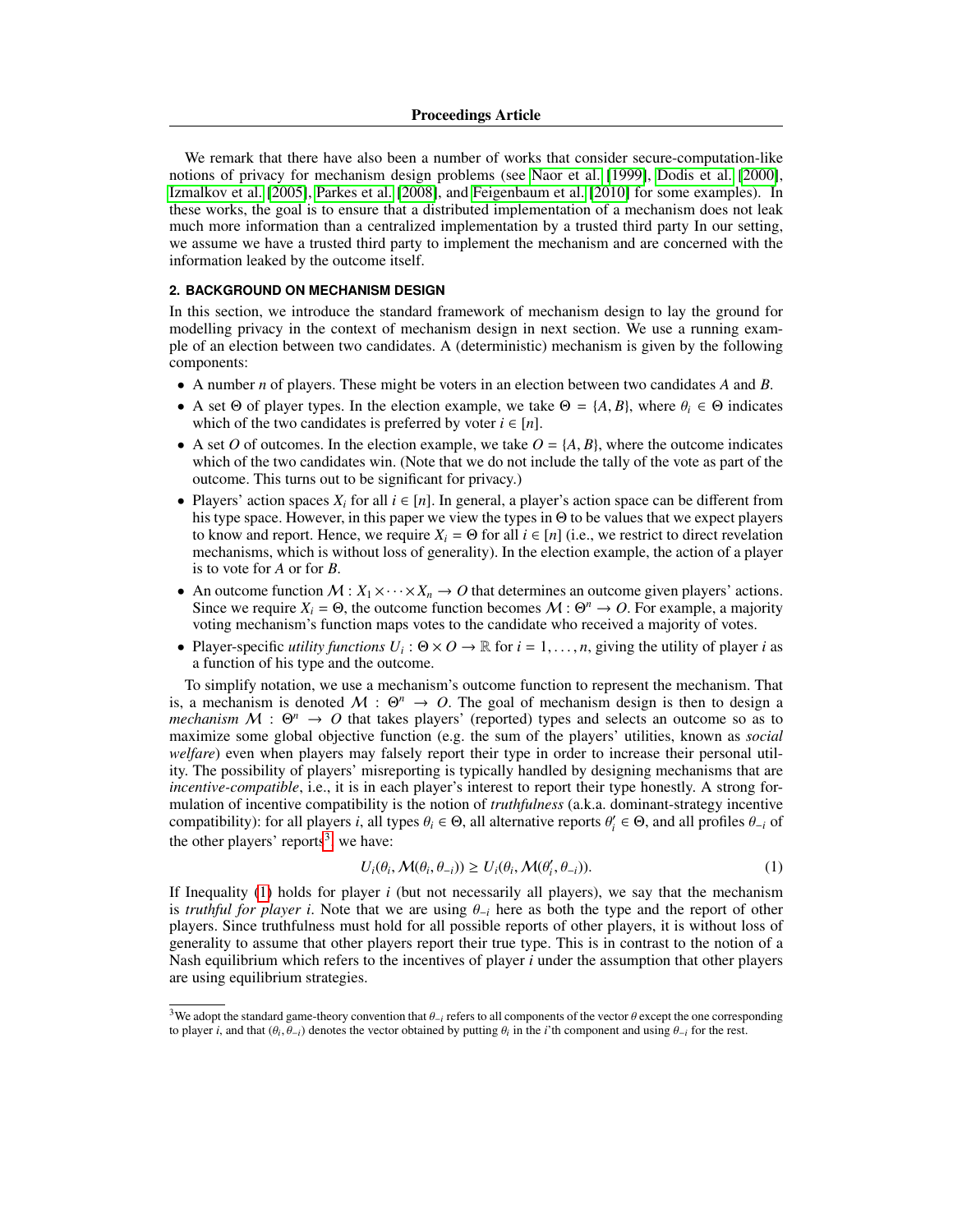In the election example, it is easy to see that standard majority voting is a truthful mechanism. Changing one's vote to a less-preferred candidate can never increase one's utility (it either does not affect the outcome, or does so in a way that results in lower utility).

In this paper, we will allow randomized mechanisms, which we define as  $M : \Theta^n \times \mathcal{R} \to O$ , where R is the probability space from which the mechanism makes its random choices (e.g., all possible sequences of coin tosses used by the mechanism). We write  $\mathcal{M}(\theta)$  to denote the random variable obtained by sampling *r* from  $\mathcal R$  and evaluating  $\mathcal M(\theta; r)$ . This (non-standard) definition of a randomized mechanism is equivalent to the standard one (where the mechanism is a function from reported types to a distribution over outcomes) and makes our analysis clearer.

For randomized mechanisms, one natural generalization of truthfulness is *truthfulness in expectation*: for all players *i*, all types  $\theta_i$ , all utility functions  $U_i$ , all reports  $\theta'_i$ , and all profiles  $\theta_{-i}$  of the other players' reports, we have: other players' reports, we have:

$$
E[U_i(\theta_i, \mathcal{M}(\theta_i, \theta_{-i}))] \ge E[U_i(\theta_i, \mathcal{M}(\theta'_i, \theta_{-i}))],
$$

where the expectation is taken over the random choices of the mechanism.

A stronger notion is that of *universal truthfulness*: for all players *<sup>i</sup>*, all types <sup>θ</sup>*<sup>i</sup>* and utility functions *U*<sub>*i*</sub>, all alternative reports  $\theta'_i$ , and all profiles  $\theta_{-i}$  of the other players' reports, and all  $r \in \mathcal{R}$ , we have:

$$
U_i(\theta_i, \mathcal{M}(\theta_i, \theta_{-i}; r)) \ge U_i(\theta_i, \mathcal{M}(\theta_i', \theta_{-i}; r)).
$$

Thus M being universally truthful is equivalent to saying that for every  $r \in \mathcal{R}$ ,  $\mathcal{M}(\cdot; r)$  is a deterministic truthful mechanism.

# <span id="page-5-1"></span>**3. MODELLING PRIVACY IN MECHANISM DESIGN**

The standard framework of mechanism design does not consider a player's value of privacy. In this section, we incorporate privacy into mechanism design and adapt the definitions of truthfulness accordingly. We continue considering the basic mechanism-design setting from Section [2.](#page-4-2) However, players now care not only about the outcome of the mechanism, but also what that outcome reveals about their private types. Thus, a player's utility becomes

<span id="page-5-0"></span>
$$
U_i = U_i^{out} + U_i^{priv}, \t\t(2)
$$

where  $U_i^{out}$  :  $\Theta \times O \to \mathbb{R}$  is player *i*'s utility for the outcome and  $U_i^{priv}$ *i* is player *i*'s utility associated with privacy or information leakage. Before discussing the form of  $U^{priv}$  (i.e., what are its inputs), we note that in Equation [\(2\)](#page-5-0), there is already an implicit assumption that privacy can be measured in units that can be linearly traded with other forms of utility. A more general formulation would allow  $U_i$  to be an arbitrary monotone function of  $U_i^{out}$  and  $U_i^{priv}$  $i_i^{priv}$ , but we make the standard quasi-linearity assumption for simplicity.

Now, we turn to functional form of  $U_i^{priv}$ . First, we note that  $U_i^{priv}$  should not just be a function  $\overline{\text{if}}$  is type and the outcome. What matters is the *functional relationship* between player *i*'s of player *i*'s type and the outcome. What matters is the *functional relationship* between player *i*'s reported type and the outcome. For example, a voting mechanism that ignores player *i*'s vote should have zero privacy cost to player *i*, but one that uses player *i*'s vote to entirely determine the outcome may have a large privacy cost. So we will allow  $U_i^{priv}$  $i<sup>priv</sup>$  to depend on the mechanism itself, as well as the reports of other players, since these are what determine the functional relationship between player *i*'s report and the outcome:

$$
U_i^{priv}: \Theta \times O \times \{M: \Theta^n \times \mathcal{R} \to O\} \times \Theta^{n-1} \to \mathbb{R}.
$$
 (3)

Thus, when the reports of the *n* players are  $\theta' \in \Theta^n$  and the outcome is *o*, the utility of player *i* is

$$
U_i(\theta_i, o, \mathcal{M}, \theta'_{-i}) = U_i^{out}(\theta_i, o) + U_i^{priv}(\theta_i, o, \mathcal{M}, \theta'_{-i}).
$$

In particular,  $U_i$  has the same inputs as  $U^{priv}$  above, including M. Unlike standard mechanism design, we are not given fixed utility functions and then need to design a mechanism with respect to those utility functions. Our choice of mechanism affects the utility functions too!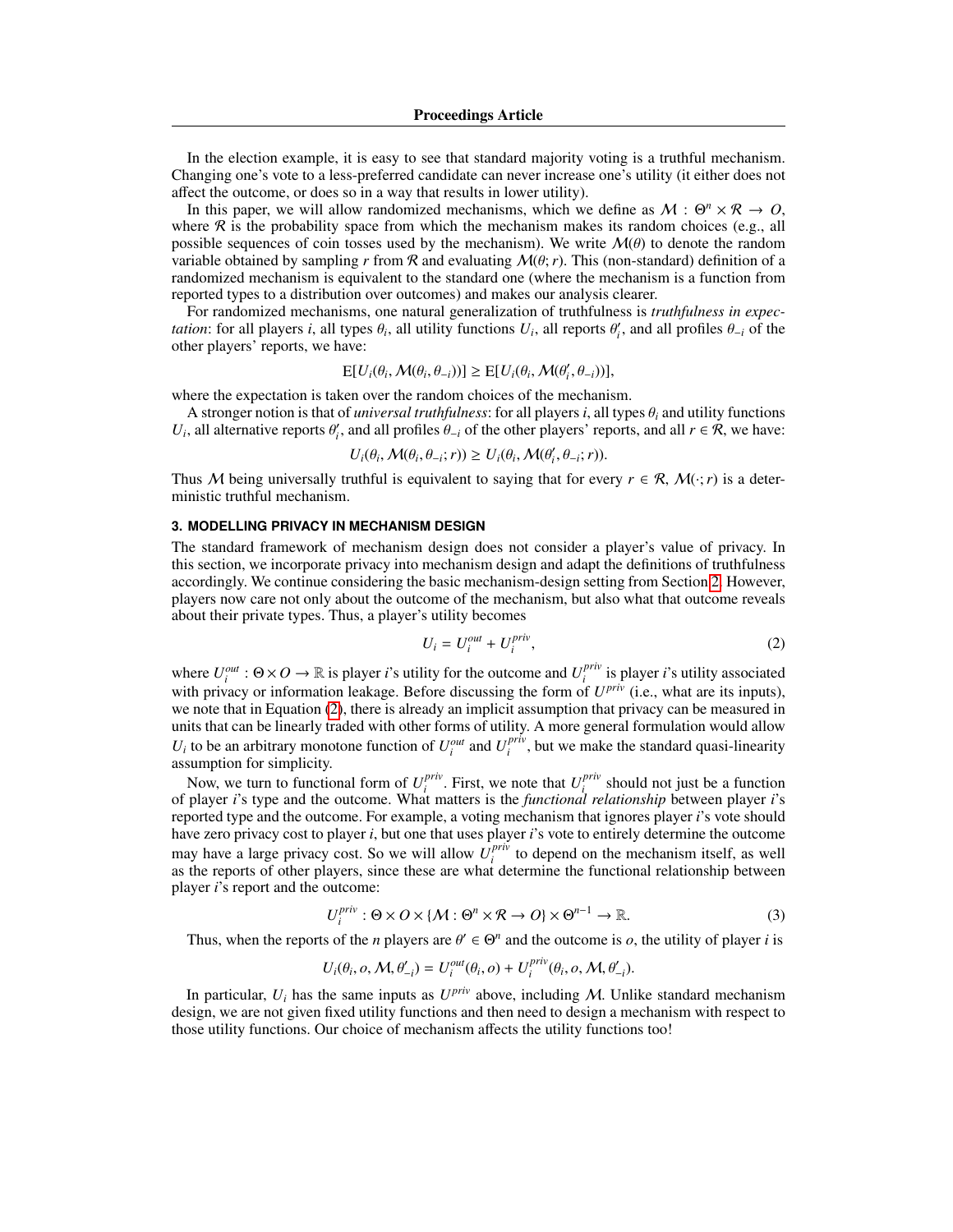Note that we do not assume that  $U_i^{priv}$  is always negative (in contrast to [Xiao](#page-17-3) [\[2011\]](#page-17-3)). In some Front that we do not assume that  $\sigma_i$  is always negative (in contrast to Xiao [2011]). In some cases, players may prefer for information about them to be kept secret and in other cases they may prefer for it to be leaked (e.g., in case it is flattering). Thus,  $U_i^{priv}$  may be better thought of as "informational utility" rather than a "privacy cost".

It is significant that we do not allow the  $U_i^{priv}$  $\sum_{i=1}^{priv}$  to depend on the *report* or, more generally, the *strategy* of player *i*. This is again in contrast to Xiao's modelling of privacy [\[Xiao 2011\]](#page-17-3). We will discuss the motivation for our choice in Section [8,](#page-15-0) and also show (in the appendix) that despite this difference, truthfulness with respect to our modelling implies truthfulness with respect to Xiao's modelling.

Clearly no mechanism design would be possible if we make no further assumptions about the  $U_i^{priv}$ *i*<sup>*priv*</sup>, s and allow them to be arbitrary, unknown functions (as their behavior could completely cancel the  $U_i^{out}$ 's). Thus, we will make the natural assumption that  $U_i^{priv}$ *i* is small if player *i*'s report has little influence on the outcome *o*. More precisely:

Assumption 3.1 (privacy-value assumption).  $\forall \theta \in \Theta^n, \rho \in O, \mathcal{M}:$ 

<span id="page-6-0"></span>
$$
\left| U_i^{priv}(\theta_i, o, \mathcal{M}, \theta_{-i}) \right| \le F_i \left( \max_{\theta'_i, \theta''_i \in \Theta} \frac{\Pr\left[ \mathcal{M}(\theta'_i, \theta_{-i}) = o \right]}{\Pr\left[ \mathcal{M}(\theta''_i, \theta_{-i}) = o \right]} \right)
$$

*where*  $F_i$ :  $[1, \infty) \rightarrow [0, \infty]$  *is a* privacy-bound *function with the property that*  $F_i(x) \rightarrow 0$  *as*  $x \rightarrow 1$ *,* and the probabilities are taken over the random choices of M *and the probabilities are taken over the random choices of* M*.*

<span id="page-6-2"></span>,

If the mechanism ignores player *i*'s report, the right-hand side of  $(3.1)$  is  $F_i(1)$ , which naturally corresponds to a privacy cost of 0. Thus, we are assuming that the privacy costs satisfy a continuity condition as the mechanism's dependence on player *i*'s report decreases. The privacy-bound function  $F_i$  could be the same for all players, but we allow it to depend on the player for generality.

Assumption [\(3.1\)](#page-6-0) is inspired by the notion of *di*ff*erential privacy*, which is due to [Dinur and](#page-17-15) [Nissim](#page-17-15) [\[2003\]](#page-17-15), [Dwork and Nissim](#page-17-16) [\[2004\]](#page-17-16), [Blum et al.](#page-17-17) [\[2005\]](#page-17-17), and [Dwork et al.](#page-17-0) [\[2006\]](#page-17-0). We restate it in our notation:

*Definition* 3.2. A mechanism  $M : \Theta^n \times \mathbb{R} \to O$  is  $\epsilon$ -differentially private iff

<span id="page-6-1"></span>
$$
\forall \theta_{-i} \in \Theta^{n-1}, o \in O \qquad \max_{\theta'_i, \theta''_i \in \Theta} \frac{\Pr\left[\mathcal{M}(\theta'_i, \theta_{-i}) = o\right]}{\Pr\left[\mathcal{M}(\theta''_i, \theta_{-i}) = o\right]} \le e^{\epsilon}.
$$

By inspection of Assumption [\(3.1\)](#page-6-0) and Definition [3.2,](#page-6-1) we have the following result.

PROPOSITION 3.3. If M is  $\epsilon$ -differentially private, then for all players i whose utility functions *satisfy Assumption* [\(3.1\)](#page-6-0), all  $\theta_{-i} \in \Theta^{n-1}$ , and  $o \in O$ , we have  $\left|U_i^{priv}\right|$  $\left| \sum_{i}^{priv}(\theta_i, o, \mathcal{M}, \theta_{-i}) \right| \leq F_i(e^{\epsilon}).$ 

In particular, as we take  $\epsilon \to 0$ , the privacy cost of any given outcome tends to 0.

Like differential privacy, Assumption [\(3.1\)](#page-6-0) makes sense only for randomized mechanisms, and only measures the loss in privacy contributed by Player *i*'s report when fixing the reports of the other players. In some cases, it may be that the other players' reports already reveal a lot of information about player *i*. See Section [8](#page-15-0) for further discussion, interpretation, and critiques of our modelling. With this model, the definitions of truthfulness with privacy are direct analogues of the basic definitions given earlier.

*Definition* 3.4 (*Truthfulness with Privacy*). Consider a mechanism design problem with *n* players, type space  $\Theta$ , and outcome space O. For a player *i* with utility function  $U_i = U_i^{out} + U_i^{priv}$ , we  $i$  say that a randomized mechanism  $M : \Theta^n \times \mathcal{R} \to O$  is *truthful in expectation for player i* if for all types  $\theta_i \in \Theta_i$ , all alternative reports  $\theta'_i \in \Theta$  for player *i*, and all possible profiles  $\hat{\theta}_{-i}$  of the other players' reports we have: players' reports, we have:

 $E[U_i(\theta_i, \mathcal{M}(\theta_i, \theta_{-i}), \mathcal{M}, \theta_{-i})] \ge E[U_i(\theta_i, \mathcal{M}(\theta'_i, \theta_{-i}), \mathcal{M}, \theta_{-i})].$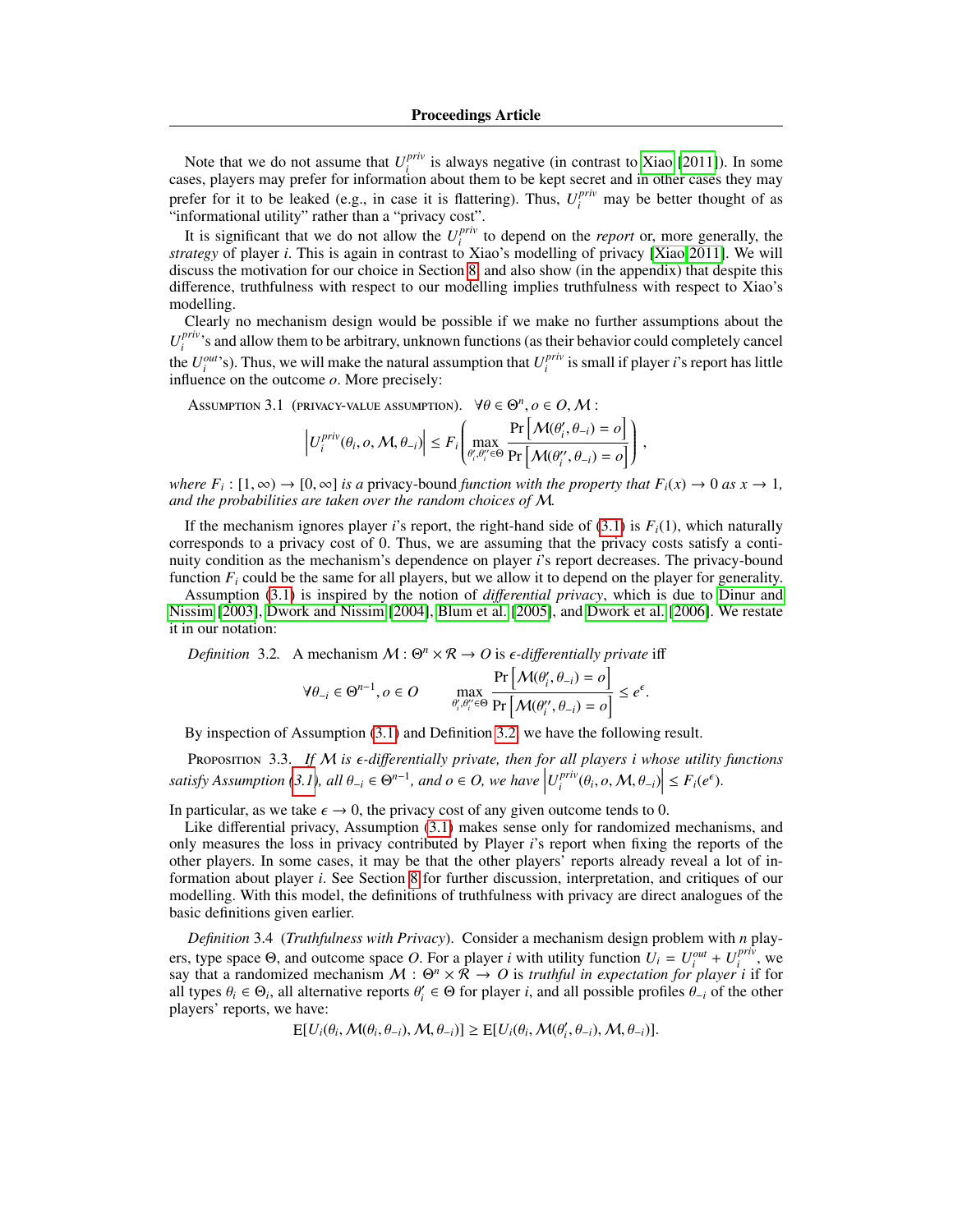We say that M is *universally truthful for player i* if the inequality further holds for all  $r \in \mathcal{R}$ :

$$
U_i(\theta_i, \mathcal{M}(\theta_i, \theta_{-i}; r), \mathcal{M}, \theta_{-i}) \ge U_i(\theta_i, \mathcal{M}(\theta'_i, \theta_{-i}; r), \mathcal{M}, \theta_{-i}).
$$

Unlike in standard settings, M being universally truthful does *not* mean that the deterministic mechanisms  $\mathcal{M}(\cdot; r)$  are truthful. Indeed, even when we fix *r*, the privacy utility  $U_i^{priv}$ anisms  $M(\cdot; r)$  are truthful. Indeed, even when we fix r, the privacy utility  $U_i^{prv}(\theta, o, M, \theta_{-i})$  still depends on the original randomized function M, and the privacy properties of M would be lost if we publicly revealed *r*. What universal truthfulness means is that player *i* would still want to report truthfully even if she knew *r* but it were kept secret from the rest of the world.

# **4. PRIVATE TWO-CANDIDATE ELECTIONS**

Using Proposition [3.3,](#page-6-2) we will sometimes be able to obtain truthful mechanisms taking privacy into account by applying tools from differential privacy to mechanisms that are already truthful when ignoring privacy. In this section, we give an illustration of this approach in our example of a two-candidate election.

<span id="page-7-0"></span>Mechanism 4.1. *Di*ff*erentially private election mechanism Input: profile*  $\theta \in \{A, B\}^n$  *of votes, privacy parameter*  $\epsilon > 0$ *.* 

(*1*) *Choose*  $r \in \mathbb{Z}$  *from a discrete Laplace distribution, namely*  $Pr[r = k] \propto exp(-\epsilon|k|)$ *.* 

(2) *If*  $\#\{i : \theta_i = A\} - \#\{i : \theta_i = B\} \ge r$ , *output A. Otherwise output B.* 

<span id="page-7-3"></span>We show that for sufficiently small  $\epsilon$ , this mechanism is truthful for players satisfying Assumption [3.1:](#page-6-0)

Theorem 4.2. *Mechanism [4.1](#page-7-0) is universally truthful for player i provided that, for some function Fi:*

<span id="page-7-1"></span>(*1*) *Player i's privacy utility*  $U_i^{priv}$  *satisfies Assumption [3.1](#page-6-0) with privacy bound function*  $F_i$ *, and* (2)  $U_i^{out}(\theta_i, \theta_i) - U_i^{out}(\theta_i, \neg \theta_i) \geq 2F_i(e^{\epsilon}),$ 

Note that Condition [2](#page-7-1) holds for sufficiently small  $\epsilon > 0$  (since  $F_i(x) \to 0$  as  $x \to 1$ ). The setting of  $\epsilon$ needed to achieve truthfulness depends only on how much the players value their preferred candidate (measured by the left-hand side of Condition [2\)](#page-7-1) and how much they value privacy (measured by the right-hand side of Condition [2\)](#page-7-1), and is independent of the number of players *n*.

Proof. Fix the actual type  $\theta_i \in \{A, B\}$  of player *i*, a profile  $\theta_{-i}$  of reports of the other players, and a choice  $r$  for  $M$ 's randomness. The only alternate report for player  $i$  we need to consider is  $\theta_i = \neg \theta_i$ . Let  $o = N(\theta_i, \theta_{-i}; r)$ ;<br> $U_i(\theta_i, o', M, \theta_{-i})$ , or equivalently  $\mathcal{U}'_i = \neg \theta_i$ . Let  $o = \mathcal{M}(\theta_i, \theta_{-i}; r)$  and  $o' = \mathcal{M}(\neg \theta_i, \theta_{-i}; r)$ . We need to show that  $U_i(\theta_i, o, \mathcal{M}, \theta_{-i}) \ge$ <br>*L*( $\theta_i$ ,  $o' \mathcal{M}(\theta_i)$ ) or equivalently

<span id="page-7-2"></span>
$$
U_i^{out}(\theta_i, o) - U_i^{out}(\theta_i, o') \ge U_i^{priv}(\theta_i, o', M, \theta_{-i}) - U_i^{priv}(\theta_i, o, M, \theta_{-i}).
$$
\n(4)

We consider two cases:

- *Case 1:*  $o = o'$ *.* In this case, Inequality [\(4\)](#page-7-2) holds because both the left-hand and right-hand sides are zero.
- *Case 2: o*  $\neq$  *o'*. This implies that *o* =  $\theta_i$  and *o'* =  $\neg \theta_i$ . (If player *i*'s report has any effect on the outcome of the differentially private voting mechanism then it must be that the outcome equals outcome of the differentially private voting mechanism, then it must be that the outcome equals player *i*'s report.) Thus the left-hand side of Inequality [\(4\)](#page-7-2) equals  $U_{\ell}^{out}(\theta_i, \theta_i) - U_{\ell}^{out}(\theta_i, -\theta_i)$ . By<br>Proposition 3.3, the right-hand side of Inequality (4) is at most  $2F(e^{\epsilon})$ . Thus Inequality (4) holds player *i*'s report.) Thus the left-hand side of Inequality [\(4\)](#page-7-2) equals  $U_i^{out}(\theta_i, \theta_i) - U_i^{out}(\theta_i, \neg \theta_i)$ . By Proposition [3.3,](#page-6-2) the right-hand side of Inequality (4) is at most  $2F(e^{\epsilon})$ . Thus, Inequality (4) holds by hypothesis.  $\Box$

Of course, truthfulness is not the only property of interest. After all, a mechanism that is simply a constant function is (weakly) truthful. Another property we would like is economic *e*ffi*ciency*. Typically, this is defined as maximizing social welfare, the sum of players' utilities. Here we consider the sum of *outcome* utilities for simplicity. As is standard, we normalize players' utilities so that all players are counted equally in measuring the social welfare. In our voting example, we wish to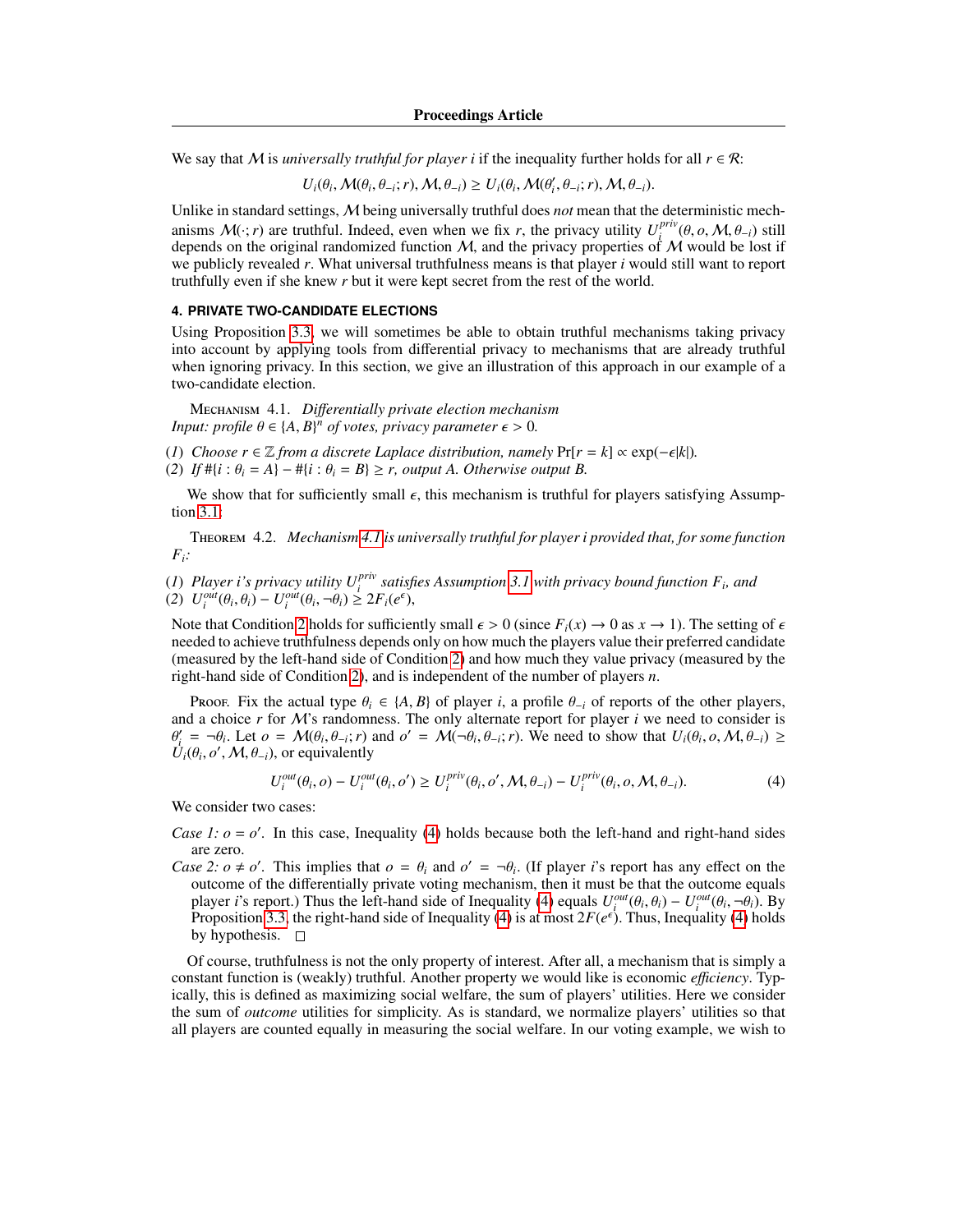maximize the number of voters' whose preferred candidates win, which is equivalent to normalizing the left-hand side of Condition [2](#page-7-1) in Theorem [4.2](#page-7-3) to 1. Standard, deterministic majority voting clearly maximizes this measure of social welfare. Our mechanism achieves approximate efficiency (proofs of efficiency results can be found in the appendix):

<span id="page-8-1"></span>PROPOSITION 4.3. *For every profile*  $\theta \in \Theta^n$  *of reports, if we select*  $o \leftarrow \mathcal{M}(\theta)$  *using Mecha-m 4.1 then nism [4.1,](#page-7-0) then:*

(*I*) Pr  $[\# \{i : \theta_i = o\} \le \max_{o' \in \{A, B\}} \# \{i : \theta_i = o' \} - \Delta] < e^{-\epsilon \Delta}$ .<br>
(*2*) E  $[\# \{i : \theta_i = o\}] > \max_{o' \in \{A, B\}} \# \{i : \theta_i = o' \} - 1/\epsilon$ 

(2)  $E[\hat{H}\{i : \theta_i = o\}] > \max_{o' \in [A,B]} \hat{H}\{i : \theta_i = o'\} - 1/\epsilon.$ 

Thus, the number of voters whose preferred candidate wins is within  $O(1/\epsilon)$  of optimal, in expectation and with high probability. This deviation is independent of *n*, the number of players. Thus if we take  $\epsilon$  to be a constant (as suffices for truthfulness) and let  $n \to \infty$ , the economic efficiency approaches optimal, when we consider both as fractions of *n*. This also holds for vanishing  $\epsilon = \epsilon(n)$ , provided  $\epsilon = \omega(1/n)$ . Despite the notation,  $\epsilon$  need not be tiny, which allows a tradeoff between efficiency and privacy.

This analysis considers the social welfare as a sum of outcome utilities (again normalizing so that everyone values their preferred candidate by one unit of utility more than the other candidate). We can consider the effect of privacy utilities on the social welfare too. By Proposition [3.3,](#page-6-2) the privacy utilities affect the social welfare by at most  $\sum_i F_i(e^{\epsilon})$ , assuming player *i* satisfies Assumption [3.1](#page-6-0) with privacy bound function  $F_i$ . If all players satisfy Assumption [3.1](#page-6-0) with the same privacy bound function  $F_i = F$ , then the effect on social welfare is at most  $n \cdot F(e^{\epsilon})$ . By taking  $\epsilon \to 0$  (e.g.,  $\epsilon = 1/\sqrt{n}$ ) the privacy utilities contribute a vanishing fraction of *n*  $\epsilon = 1/\sqrt{n}$ , the privacy utilities contribute a vanishing fraction of *n*.<br>Another desirable property is *individual rationality*: players give

Another desirable property is *individual rationality*: players given the additional option of not participating should still prefer to participate and report truthfully. This property follows from the same argument we used to establish universal truthfulness. By dropping out, the only change in outcome that player *i* can create is to make her less preferred candidate win. Thus, the same argument as in Theorem [4.2](#page-7-3) shows that player *i* prefers truthful participation to dropping out.

Proposition 4.4. *Under the same assumptions as Theorem [4.2,](#page-7-3) Mechanism [4.1](#page-7-0) is individually rational for player i.*

# **5. TOOLS FOR PROVING TRUTHFULNESS WITH PRIVACY**

The analysis of truthfulness in Theorem [4.2](#page-7-3) is quite general. It holds for any differentially private mechanism with the property that if a player can actually change the outcome of the mechanism by reporting untruthfully, then it will have a noticeable negative impact on the player's outcome utility. We abstract this property for use in analyzing our other mechanisms.

<span id="page-8-0"></span>Lemma 5.1. *Consider a mechanism design problem with n players, type space* Θ*, and outcome space O. Let player i have a utility function*  $U_i = U_i^{out} + U_i^{priv}$ *i satisfying Assumption [3.1](#page-6-0) with privacy bound function F<sub>i</sub>. Suppose that randomized mechanism*  $\mathcal{M}: \Theta^n \to O$  has the following properties:

- (*1*) <sup>M</sup> *is -di*ff*erentially private, and*
- (2) For all possible types  $\theta_i$ , all profiles  $\theta_{-i}$  of the other players' reports, all random choices r of M and all alternative reports  $\theta'$ , for player i; if M( $\theta$ ,  $\theta$ ,  $\theta$ ) ≠ M( $\theta'$ ,  $\theta$ ,  $\theta$ ); then *r* of  $\mathcal{M}$ , and all alternative reports  $\theta'_i$  for player i: if  $\mathcal{M}(\theta_i, \theta_{-i}; r) \neq \mathcal{M}(\theta'_i, \theta_{-i}; r)$ , then  $U^{out}(\theta_i, \mathcal{M}(\theta_i, \theta_{-i}; r)) = U^{out}(\theta_i, \mathcal{M}(\theta'_i, \theta_{-i}; r)) > 2F_i(e^{\epsilon})$  $U^{out}(\theta_i, \mathcal{M}(\theta_i, \theta_{-i}; r)) - U^{out}(\theta_i, \mathcal{M}(\theta'_i, \theta_{-i}; r)) \geq 2F_i(e^{\epsilon}),$

# *Then* M *is universally truthful for player i.*

Lemma [5.1](#page-8-0) implicitly requires that players not be indifferent between outcomes (unless there is no way for the player to change one outcome to the other). A condition like this is necessary because otherwise players may be able to find reports that have no effect on their outcome utility but improve their privacy utility. However, we show in Section [7](#page-11-0) that in some settings with payments, truthfulness can be achieved even with indifference between outcomes since payments can break ties.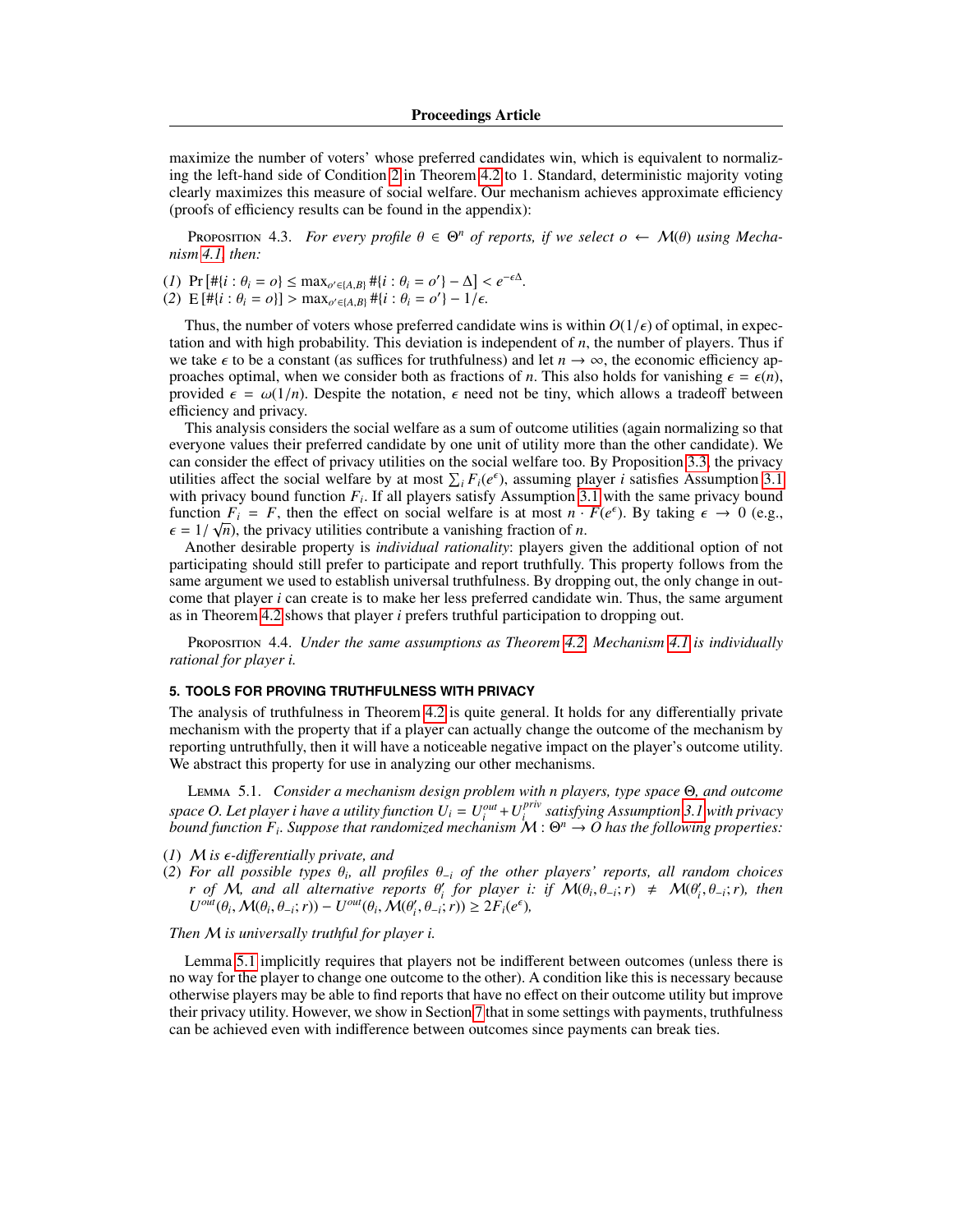<span id="page-9-1"></span>It is also illustrative and useful to consider what happens when we take the expectation over the mechanism's coin tosses. We can upper-bound the privacy utility as follows:

Lemma 5.2. *Consider a mechanism design problem with n players, type space* Θ*, and outcome space O. Let player i have type*  $\theta_i \in \Theta_i$  *and a utility function*  $U_i = U_i^{out} + U_i^{priv}$ <br>*tion* 3.1 Suppose that randomized mechanism  $M : \Theta^n \times \mathbb{R} \to O$  is  $\epsilon$ -differentia *i satisfying Assumption* [3.1.](#page-6-0) Suppose that randomized mechanism  $M: \Theta^n \times \mathcal{R} \to O$  is e-differentially private. Then for<br>all possible profiles θ : of the other players' reports, all random choices r of M, and all alternative *all possible profiles* <sup>θ</sup>−*<sup>i</sup> of the other players' reports, all random choices r of* <sup>M</sup>*, and all alternative reports*  $θ'$ <sub>*i*</sub> *for player i*, we have

 $\left| \text{E}[U_{i}^{priv} \right|$  $\mathcal{L}_i^{priv}(\theta_i, \mathcal{M}(\theta_i, \theta_{-i}), \mathcal{M}, \theta_{-i})] - \text{E}[U_i^{priv}]$  $\left| \sum_{i}^{priv}(\theta_i, \mathcal{M}(\theta'_i, \theta_{-i}), \mathcal{M}, \theta_{-i}) \right| \leq 2F_i(e^{\epsilon}) \cdot \mathfrak{so}(\mathcal{M}(\theta_i, \theta_{-i}), \mathcal{M}(\theta'_i, \theta_{-i})),$ 

*where SD denotes statistical di*ff*erence.*[4](#page-9-0)

Proof. For every two discrete random variables *X* and *Y* taking values in a universe  $U$ , and every function *<sup>f</sup>* : U → [−1, 1], it holds that <sup>|</sup> E[*f*(*X*)] <sup>−</sup> E[*f*(*Y*)]| ≤ 2SD(*X*, *<sup>Y</sup>*). (The *<sup>f</sup>* that maximizes the left-hand side sets  $f(x) = 1$  when  $Pr[X = x] > Pr[Y = x]$  and sets  $f(x) = -1$  otherwise.) Take  $U = O, X = \mathcal{M}(\theta_i, \theta_{-i}), Y = \mathcal{M}(\theta'_i, \theta_{-i}), \text{ and } f(o) = U_i^{priv}$ <br>we have  $f(o) \in [-1, 1]$  $\int_i^{prv} (\theta_i, o, \mathcal{M}, \theta_{-i}) / F_i(e^{\epsilon})$ . By Proposition [3.3,](#page-6-2) we have  $f(o) \in [-1, 1]$ .  $\square$ 

By this lemma, to establish truthfulness in expectation, it suffices to show that the expected gain in outcome utility from reporting  $\theta_i$  instead of  $\theta'_i$  grows proportionally with  $SD(\mathcal{M}(\theta_i, \theta_{-i}), \mathcal{M}(\theta_i, \theta_{-i}))$ .<br>(Specifically it should be at least the statistical difference times  $2F_i(\mathcal{E}^{\epsilon})$ ) In Lemma 5.1, the (Specifically, it should be at least the statistical difference times  $2F_i(e^{\epsilon})$ .) In Lemma [5.1,](#page-8-0) the gain in outcome utility is related to the statistical difference by coupling the random variables  $\mathcal{M}(\theta_i, \theta_{-i})$ <br>and  $\mathcal{M}(\theta', \theta_{-i})$  according to the random choices r of M. Indeed, Pr  $[\mathcal{M}(\theta, \theta_{-i}, \tau) \neq \mathcal{M}(\theta', \theta_{-i$ and  $\mathcal{M}(\theta'_i, \theta_{-i})$  according to the random choices *r* of M. Indeed,  $Pr_r[\mathcal{M}(\theta_i, \theta_{-i}; r) \neq \mathcal{M}(\theta'_i, \theta_{-i}; r)] \ge$ <br>SD( $\mathcal{M}(\theta_i, \theta_{-i})$ )  $\mathcal{M}(\theta'_i, \theta_{-i})$ ) Thus if the outcome-utility gain from truthfulness is la and  $\mathcal{M}(\theta_i, \theta_{-i})$  according to the random choices r of  $\mathcal{M}$ . Indeed,  $\Pr_t[\mathcal{M}(\theta_i, \theta_{-i}; r) \neq \mathcal{M}(\theta_i, \theta_{-i}; r)] \ge$ <br>SD( $\mathcal{M}(\theta_i, \theta_{-i}), \mathcal{M}(\theta_i', \theta_{-i})$ ). Thus, if the outcome-utility gain from truthfulness is whenever  $\mathcal{M}(\theta_i, \theta_{-i}; r) \neq \mathcal{M}(\theta'_i, \theta_{-i}; r)$ , then we have truthfulness in expectation (indeed, even uni-<br>versal truthfulness) wnenever *N*(*θ<sub>i</sub>*, *θ*<sub>−i</sub>;<br>versal truthfulness).

We note that if M is differentially private, then  $SD(\mathcal{M}(\theta_i, \theta_{-i}), \mathcal{M}(\theta_i', \theta_{-i})) \leq e^{\epsilon} - 1 = O(\epsilon)$ , for all  $\epsilon$ . By Lemma 5.2, the expected difference in privacy utility between any two reports is at most small  $\epsilon$ . By Lemma [5.2,](#page-9-1) the expected difference in privacy utility between any two reports is at most  $O(F_i(e^{\epsilon}) \cdot \epsilon)$ . Thus,  $\epsilon$ -differential privacy helps us twice, once in bounding the pointwise privacy cost (as  $2F_i(e^{\epsilon})$ ) and second in bounding the statistical difference between outcomes. On the other cost (as  $2F_i(e^{\epsilon})$ ), and second in bounding the statistical difference between outcomes. On the other hand, for mechanisms satisfying the conditions of Lemma [5.1,](#page-8-0) the differential privacy only affects the expected outcome utility by a factor related to the statistical difference. This is why, by taking  $\epsilon$ sufficiently small, we can ensure that the outcome utility of truthfulness dominates the privacy cost.

Lemma [5.2](#page-9-1) is related to, indeed inspired by, existing lemmas used to analyze the composition of differentially private mechanisms. These lemmas state that while differential privacy guarantees a worst case bound of  $\epsilon$  on the "privacy loss" of all possible outputs, this actually implies an *expected* privacy loss of  $O(\epsilon^2)$ . Such bounds correspond to the special case of Lemma [5.2](#page-9-1) when  $F_i = \ln$  and we replace the statistical difference with the upper bound  $e^{\epsilon} - 1$ . These  $O(\epsilon^2)$  bounds on expected we replace the statistical difference with the upper bound  $e^{\epsilon} - 1$ . These  $O(\epsilon^2)$  bounds on expected privacy loss were proven first in the case of specific mechanisms by Dinur and Nissim [2003] and privacy loss were proven first in the case of specific mechanisms by [Dinur and Nissim](#page-17-15) [\[2003\]](#page-17-15) and [Dwork and Nissim](#page-17-16) [\[2004\]](#page-17-16), and then in the case of arbitrary differentially private mechanisms by [Dwork et al.](#page-17-6) [\[2010\]](#page-17-6). In our case, the  $O(\epsilon^2)$  bound does not suffice, and we need the stronger bound expressed in terms of the statistical difference. Consider the differentially private election when the expressed in terms of the statistical difference. Consider the differentially private election when the vote is highly skewed (e.g., 2/3 vs. 1/3). Then a player has only an exponentially small probability (over the random choice *r* of the mechanism) of affecting the outcome, and so the expected outcome utility for voting truthfully is exponentially small. On the other hand, by Lemma [5.2,](#page-9-1) the expected privacy loss is also exponentially small, so we can still have truthfulness.

<span id="page-9-0"></span><sup>4</sup>The *statistical di*ff*erence* (aka *total variation distance*) between two discrete random variables *X* and *Y* taking values in a universe  $U$  is defined to be  $SD(X, Y) = \max_{S \subset U} |Pr[X \in S] - Pr[Y \in S]|$ .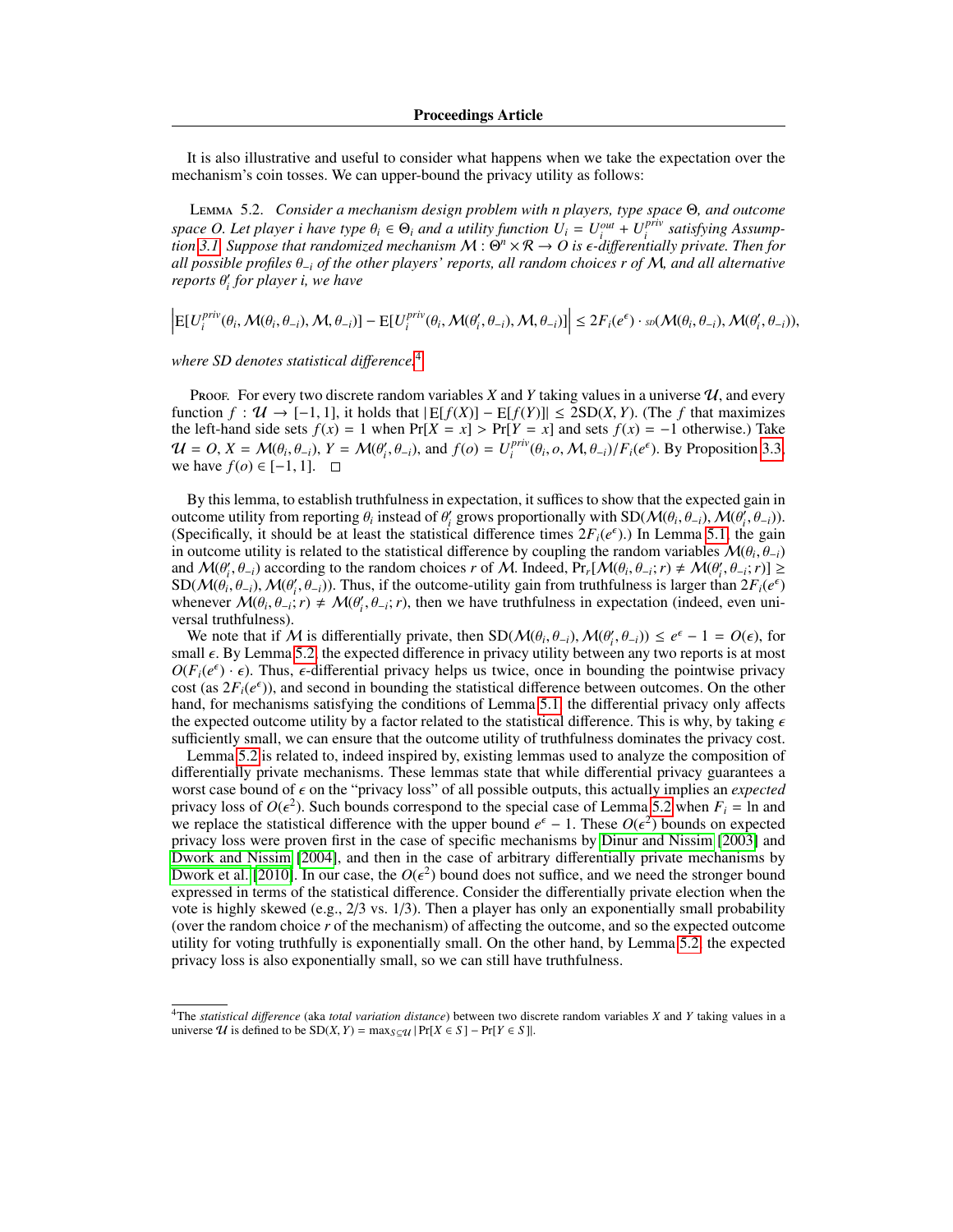## **6. DISCRETE FACILITY LOCATION**

In this section, we apply our framework to discrete facility location. Let  $\Theta = \{ \ell_1 < \ell_2 < \cdots < \ell_n \}$  $\ell_q$  ⊂ [0, 1] be a finite set of types indicating player's preferred locations for a facility on the unit interval and  $O = [0, 1]$ . Players prefer to have the facility located as close to them as possible:  $U_l^{out}(\theta_i, o) = -|\theta_i - o|$ . For example, the mechanism may be selecting a location for a bus stop along a major highway and the locations  $\ell_1$ ,  $\ell_2$  might correspond to cities along the highway where a major highway, and the locations  $\ell_1, \ldots, \ell_q$  might correspond to cities along the highway where potential bus riders live.

Note that the voting game we previously considered can be represented as the special case where  $\Theta = \{0, 1\}$ . This problem has a well-known truthful and economically efficient mechanism: select the location of the median report. [Xiao](#page-17-3) [\[2011\]](#page-17-3) gave a private and truthful mechanism for this problem based on taking the median of a perturbed histogram. His analysis only proved that the mechanism satisfies "approximate differential privacy" (often called  $(\epsilon, \delta)$  differential privacy). To use Proposition [3.3,](#page-6-2) we need the mechanism to satisfy pure  $\epsilon$  differential privacy (as in Definition [3.2\)](#page-6-1). Here we do that for a variant of Xiao's mechanism.

<span id="page-10-0"></span>Mechanism 6.1. *Di*ff*erentially private discrete facility location mechanism Input: profile*  $\theta \in \Theta^n$  *of types, privacy parameter*  $\epsilon > 0$ *.* 

- (*1*) Construct the histogram  $h = (h_1, \ldots, h_q)$  of reported type frequencies where  $h_j$  is the number of reports  $\theta_i$  of type  $f_i$  and  $a = |\Theta|$ *reports*  $\theta_i$  *of type*  $\ell_j$  *and*  $q = |\Theta|$ *.*
- (2) *Choose a random (nonnegative, integer) noise vector*  $r = (r_1, \ldots, r_q) \in \mathbb{N}^q$  *where the components r*<sub>*j*</sub> are chosen independently such that  $Pr\left[r_j = k\right]$  is proportional to  $exp(-\epsilon k/2)$ .<br>Output the type corresponding to median of the perturbed histogram  $h + r$ . The
- (*3*) *Output the type corresponding to median of the perturbed histogram h* + *r. That is, we output*  $\ell_{\text{Med}(h+r)}$ , where for  $z \in \mathbb{N}^q$  we define  $\text{Med}(z)$  *to be the minimum*  $k \in [q]$  *such that*  $\sum_{j=1}^k z_j \geq \sum_{j=1}^q z_j$  $\sum_{j=k+1}^{q} z_j$ .

Xiao's mechanism instead chooses the noise components  $r_j$  according to a truncated and shifted Laplace distribution. Specifically,  $Pr[r_j = k]$  is proportional to  $exp((\epsilon/2) \cdot |k - t|)$  for  $k = 0, \ldots, 2t$ and  $Pr[r_j = k] = 0$  for  $k > 2t$ , where  $t = \Theta(\log(1/\delta)/\epsilon)$ . This ensures that the noisy histogram *h* + *r* is  $(\epsilon, q\delta)$  differentially private, and hence the outcome  $\ell_{\text{Med}(h+r)}$  is as well. Our proof (in the appendix) directly analyzes the median without passing through the histogram. This enables us to appendix) directly analyzes the median, without passing through the histogram. This enables us to achieve pure  $\epsilon$  differential privacy and use a simpler noise distribution. On the other hand, Xiao's analysis is more general, in that it applies to any mechanism that computes its result based on a noisy histogram.

<sup>L</sup>emma 6.2. *Mechanism [6.1](#page-10-0) is -di*ff*erentially private.*

We note that the only property the proof uses about the noise distribution is that  $Pr[r = s] =$  $e^{\epsilon/2} \cdot Pr[r = f_j(s)]$ . This property does not hold for Xiao's noise distribution as described, due to it being truncated above at 2*t*, but would hold if his noise distribution was truncated only below.

We next show that this mechanism is truthful and individually rational. (The proof can be found in the appendix.)

Theorem 6.3. *Mechanism [6.1](#page-10-0) is universally truthful and individually rational for player i provided that, for some function Fi:*

(*1*) *Player i's privacy utility*  $U_i^{priv}$  *satisfies Assumption [3.1](#page-6-0) with privacy bound function*  $F_i$ *, and* 

(2) For all  $o, o' \in \Theta$  such that  $\theta_i < o < o'$  or  $o' > o > \theta_i$ , we have  $U_i^{out}(\theta_i, o) - U_i^{out}(\theta_i, o') \ge 2F_i(e^{\epsilon})$ .

*In particular, if all players share the standard outcome utility function*  $U_l^{out}(\theta_i, o) = -|\theta_i - o|$  *and have*<br>the same privacy bound function  $F_i = F$  then the mechanism is universally truthful and individually *the same privacy bound function*  $F_i = F$ , *then the mechanism is universally truthful and individually rational provided that*

$$
\min_{j \neq k} |\ell_j - \ell_k| \geq 2F(e^{\epsilon}).
$$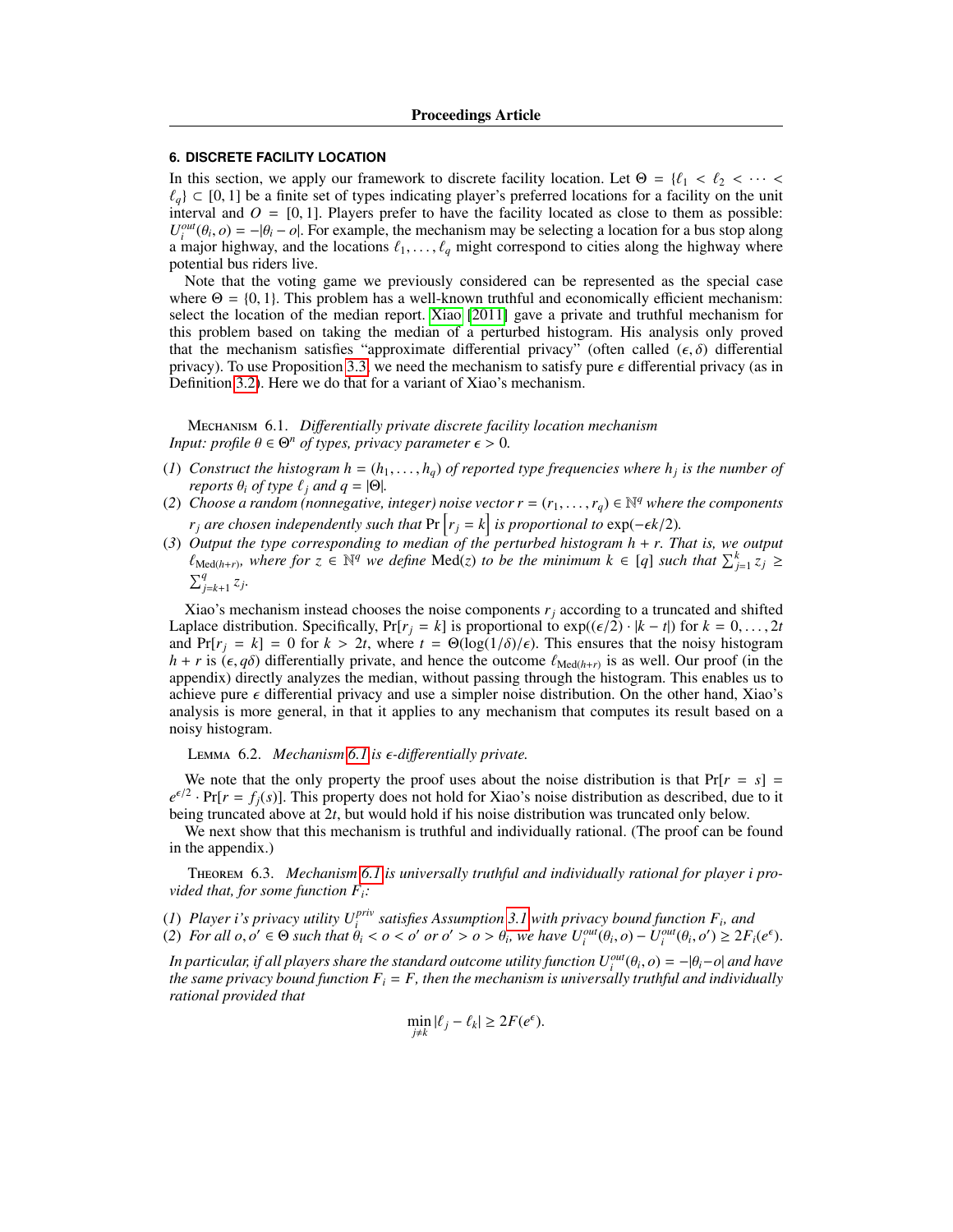So, for a fixed set  $\Theta$  of player types (preferred locations), we can take  $\epsilon$  to be a small constant and have truthfulness and individual rationality.

Proposition 6.4. *Suppose that every player i has the standard outcome utility function*  $U_l^{out}(\theta_i, o) = -|\theta_i - o|$ . Then for every profile of types  $\theta \in \Theta^n$ , if we choose  $o \leftarrow \mathcal{M}(\theta)$  using Mechanism 6.1 we have *Mechanism [6.1,](#page-10-0) we have*

$$
(1) \Pr\left[\sum_{i} U_{i}^{out}(\theta_{i}, o) \leq \max_{o'} \left(\sum_{i} U_{i}^{out}(\theta_{i}, o')\right) - \Delta\right] \leq q \cdot e^{-\epsilon \Delta/q}
$$
\n
$$
(2) \mathbb{E}\left[\sum_{i} U_{i}^{out}(\theta_{i}, o)\right] \geq \max_{o'} \left(\sum_{i} U_{i}^{out}(\theta_{i}, o')\right) - O(q/\epsilon).
$$

Thus, the social welfare is within  $\Delta = \tilde{O}(q)/\epsilon$  of optimal, both in expectation and with high probability. Like with Proposition [4.3,](#page-8-1) these bounds are independent of the number *n* of participants, so we obtain asymptotically optimal social welfare as  $n \to \infty$ . Also like the discussion after Propo-sition [4.3,](#page-8-1) by taking  $\epsilon = \epsilon(n)$  to be such that  $\epsilon = o(1)$  and  $\epsilon = \omega(1/n)$  (e.g.,  $\epsilon = 1/\sqrt{n}$ ), the sum of privacy utilities is a vanishing fraction of *n* (for participants satisfying Assumption 3.1 with a of privacy utilities is a vanishing fraction of *n* (for participants satisfying Assumption [3.1](#page-6-0) with a common privacy bound function *F*).

# <span id="page-11-0"></span>**7. GENERAL SOCIAL CHOICE PROBLEMS WITH PAYMENTS**

In the preceding two sections we have considered social choice problems where a group needs to choose among a (typically small) set of options with mechanisms that do not use money. In this section, we apply our framework social choice problems where payments are possible using an adaptation of the Vickrey-Clarke-Groves (VCG) mechanism. (This is the setting for which the Groves mechanism was originally designed and unlike in auction settings the number of outcomes is independent of the number of players.) In the general case we examine now, we don't assume any structure on the utility functions (other than discreteness), and thus need to use payments to incentivize players to truthfully reveal their preferences.

Specifically, the type  $\theta_i \in \Theta$  of a player will specify a utility  $U^{out}(\theta_i, o) \in \{0, 1, ..., M\}$  for each toome *o* from a finite set *O*. This could correspond for example to players having values for outcome  $\sigma$  from a finite set  $\sigma$ . This could correspond, for example, to players having values for outcomes expressible in whole dollars with some upper and lower bounds. This assumption ensures a finite set of types Θ and that if a player changes his reported value it must change by some minimum amount (1 with our particular assumption). Note that this formulation still allows players to be indifferent among outcomes. Gicen our notion of a type, all players share the same outcome utility function  $U_i^{out} = U^{out}$  In order to reason about individual rationality, we also assume that the set of types includes a type  $\perp$  that corresponds to not participating (i.e.,  $U_i^{out}(\perp, o) = 0$  for all *o* and *i*). For notational convenience, we assume that  $O = \{0, 1, \ldots, |O| - 1\}$ *i*). For notational convenience, we assume that  $O = \{0, 1, \ldots, |O| - 1\}.$ 

Our goal is to choose the outcome  $o^*$  that maximizes social welfare (ignoring privacy), i.e.,  $o^*$  =  $\argmax_{o \in O} \sum_i U^{out}(\theta_i, o)$ . A standard way to do so is the Groves mechanism, a special case of the more general VCG mechanism. Each player reports his type and then the optimal outcome  $o^*$  is more general VCG mechanism. Each player reports his type and then the optimal outcome  $o^*$  is chosen based on the reported types. To ensure truthfulness, each player is charged the externality he imposes on others. If  $o_{-i} = \argmax_o \sum_{j \neq i} U^{out}(\theta_j, o)$  is the outcome that would have been chosen without *i*'s input then player *i* makes a payment of without *i*'s input, then player *i* makes a payment of

<span id="page-11-1"></span>
$$
P_i = \sum_{j \neq i} \left( U^{out}(\theta_j, o_{-i}) - U^{out}(\theta_j, o^*) \right),\tag{5}
$$

for a combined utility of  $U^{out}(\theta_i, \sigma^*) - P_i$ <br>In addition to subtracting payments from

. In addition to subtracting payments from player *i*'s utility as above, we also need to consider the effect of payments on privacy. (The modelling in Section [3](#page-5-1) did not consider payments.) While it may be reasonable to treat the payments players make as secret, so that making the payment does not reveal information to others, the amount a player is asked to pay reveals information about the reports of *other* players. Therefore, we will require that the mechanism releases some *public* payment information  $\pi$  that enables all players to compute their payments, i.e., the payment  $P_i$  of player *i* should be a function of  $\theta_i$ ,  $\pi$ , and  $\sigma^*$ . For example,  $\pi$  could just be the *n*-tuple  $(P_1, \ldots, P_n)$ ,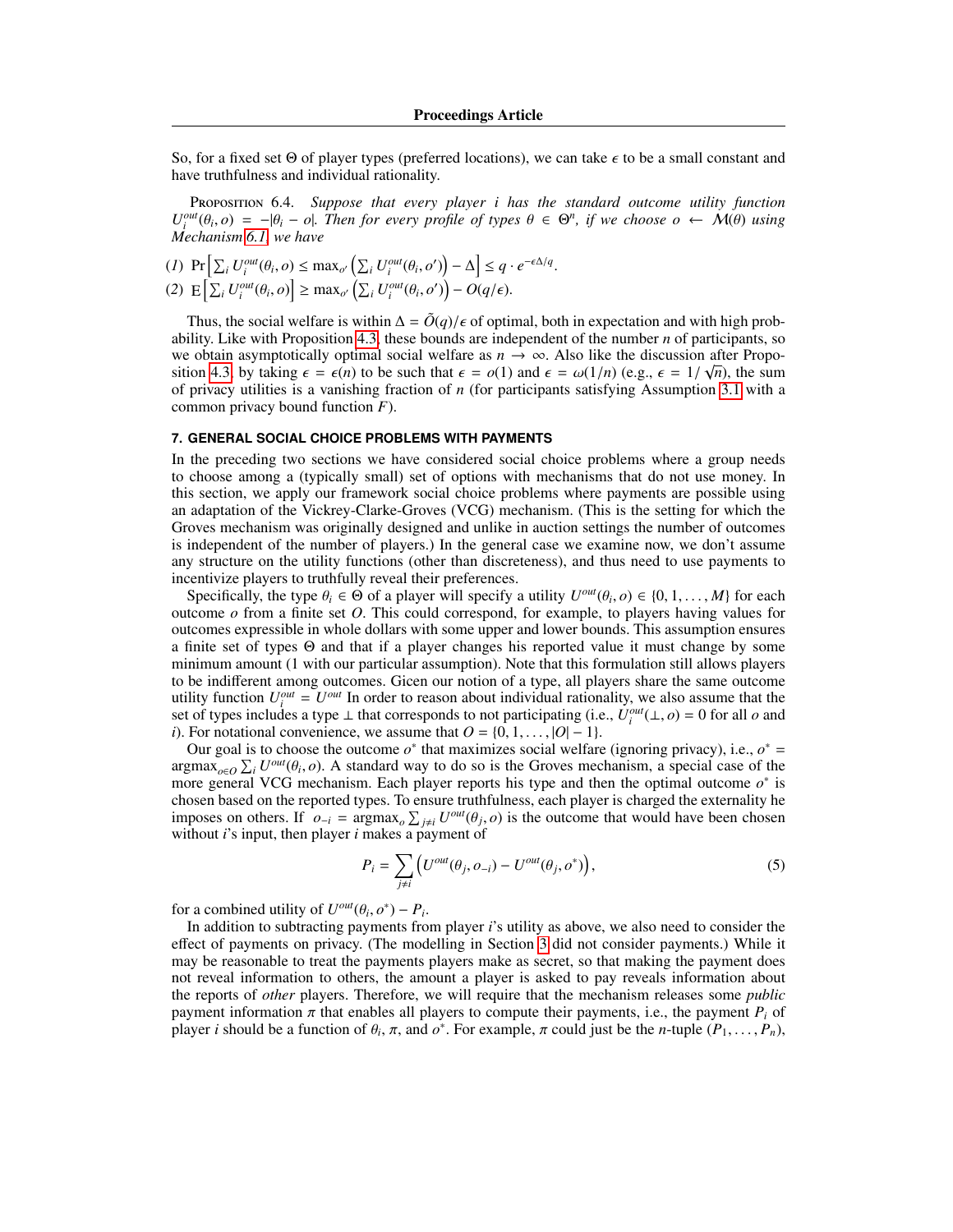which corresponds to making all payments public. But in the VCG mechanism it suffices for  $\pi$  to include the value  $V_o = \sum_i U^{out}(\theta_i, o)$  for all outcomes  $o \in O$ , since

$$
P_i = (V_{o_{-i}} - U^{out}(\theta_i, o_{-i})) - (V_{o^*} - U^{out}(\theta_i, o^*)) = max_o ((U^{out}(\theta_i, o^*) - U^{out}(\theta_i, o)) - (V_{o^*} - V_o)),
$$

which can be computed using just the  $V_o$ 's,  $o^*$ , and  $\theta_i$ . Moreover, we actually only need to release the differences  $V_{-i} - V_{-i}$  and only need to do so for outcomes  $o$  such that  $V_{-i} - V_{-i} \le M$  since only such differences  $V_{o^*} - V_o$ , and only need to do so for outcomes *o* such that  $V_{o^*} - V_o \leq M$ , since only such outcomes have a chance of achieving the above maximum. (Recall that  $U^{out}(\theta_i, o) \in \{0, 1, ..., M\}$ .)<br>This observation forms the basis of our mechanism which we will show to be truthful for players This observation forms the basis of our mechanism, which we will show to be truthful for players that value privacy (under Assumption [3.1\)](#page-6-0).

Before stating our mechanism, we summarize how we take payments into account in our modelling. Given reports  $\theta' \in \Theta^n$  and randomness *r*, our mechanism  $\mathcal{M}(\theta'; r)$  outputs a pair  $(o^*, \pi)$ , where  $o^* \in O$  is the selected outcome and  $\pi$  is "nayment information". Each player then should where  $o^* \in O$  is the selected outcome and  $\pi$  is "payment information". Each player then should send payment  $P_i = P(\theta' | o^* \pi)$  to the mechanism (The payment function P is something we design send payment  $P_i = P(\theta'_i, \sigma^*, \pi)$  to the mechanism. (The payment function *P* is something we design together with the mechanism *M*) If player *i*'s true type is  $\theta_i$ , then her total utility is: together with the mechanism  $M$ .) If player *i*'s true type is  $\theta_i$ , then her total utility is:

$$
U_i(\theta_i, o^*, \pi, \mathcal{M}, \theta') = U^{out}(\theta_i, o^*) - P(\theta'_i, o^*, \pi) + U_i^{priv}(\theta_i, (o^*, \pi), \mathcal{M}, \theta'_{-i}).
$$

Note that we measure the privacy of the *pair*  $(o^*, \pi)$ , since both are released publicly.<br>To achieve truthfulness for players that value privacy we will modify the VCG n

To achieve truthfulness for players that value privacy, we will modify the VCG mechanism described above by adding noise to the values  $V<sub>o</sub>$ . This yields the following mechanism:

<span id="page-12-0"></span>Mechanism 7.1. *Di*ff*erentially private VCG mechanism Input: profile*  $\theta \in \Theta^n$  *of types, privacy parameter*  $\epsilon > 0$ *.* 

- (*1*) *Choose*  $\lambda_o$  *from a (discrete) Laplace distribution for each outcome o. Specifically, we set*  $Pr[\lambda_o =$ *k*] ∝ exp(–( $\epsilon$  · |*k*|)/(*M* · |*O*|)) *for every integer k* ∈  $\mathbb{Z}$ *.*
- (2) *Calculate values*  $V_o = \sum_j U^{out}(\theta_j, o) + \lambda_o + o/|O|$  *for each outcome o.* (*Recall that we set O* = {0}  $|O| = 1$ } *The o.*  $|O|$  *term is introduced in order to break ties* } {0, . . . , <sup>|</sup>*O*| − <sup>1</sup>}*. The o*/|*O*<sup>|</sup> *term is introduced in order to break ties.)*
- (3) *Select outcome*  $o^* = \arg \max_o V_o$ .
- (*4*) *Set the payment information*  $\pi = \{ (o, V_{o^*} V_o) : V_o \ge V_{o^*} M \}.$ <br>(5) *Output*  $(o^* \pi)$
- (*5*) *Output*  $(o^*, \pi)$ *.*

*Each player i then sends a payment of*  $P_i = P(\theta_i, o^*, \pi) = \max_o ((\hat{U}^{out}(\theta_i, o^*) - U^{out}(\theta_i, o)) - (V_{o^*} - V_o)).$ 

By standard results on differential privacy, the tuple of noisy values  $\{V_o\}$  is  $\epsilon$ -differentially private. Since the output  $(o^*, \pi)$  is a function of the  $V_o$ 's, the output is also differentially private:

<sup>L</sup>emma 7.2. *Mechanism [7.1](#page-12-0) is -di*ff*erentially private.*

We now prove that the mechanism is truthful in expectation for players that value privacy (satisfy-ing Assumption [3.1\)](#page-6-0). To do this, we use Lemma [5.2,](#page-9-1) which shows that by taking  $\epsilon$  sufficiently small, the expected change in privacy utility from misreporting  $\theta'_i$  instead of  $\theta_i$  can be made an arbitrarily small fraction of the statistical difference SD( $\mathcal{M}(\theta, \theta_i)$ )  $\mathcal{M}(\theta', \theta_i)$ ) Thus to show truthfulness in small fraction of the statistical difference  $SD(M(\theta_i, \theta_{-i}), \mathcal{M}(\theta'_i, \theta_{-i}))$ . Thus, to show truthfulness in expectation it suffices to show that the statistical difference is at most a constant factor larger than expectation, it suffices to show that the statistical difference is at most a constant factor larger than the expected decrease in utility from misreporting. That is, we want to show:

$$
SD(M(\theta_i, \theta_{-i}), M(\theta'_i, \theta_{-i})) = O\left(E[U^{out}(\theta_i, M(\theta_i, \theta_{-i})) - P(\theta_i, M(\theta_i, \theta_{-i}))\right] - E[U^{out}(\theta_i, M(\theta'_i, \theta_{-i})) - P(\theta'_i, M(\theta'_i, \theta_{-i}))]\right).
$$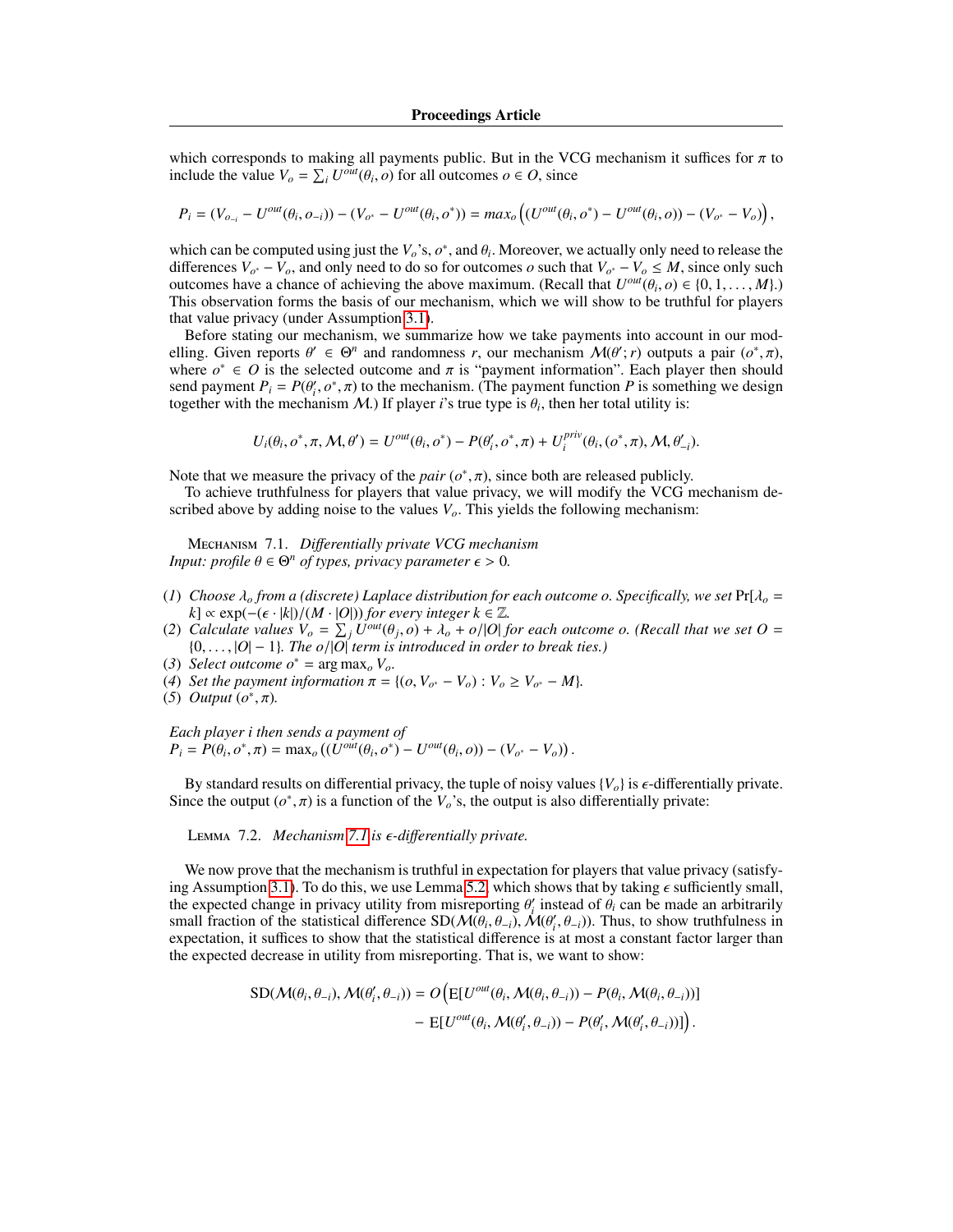To bound the statistical difference, we write  $M(\theta; r) = (M^1(\theta; r), M^2(\theta; r))$ , where  $M^1$  gives the tome  $\rho^*$  and  $M^2$  gives the payment information  $\pi$ . Then we have: outcome *o*<sup>\*</sup> and  $M^2$  gives the payment information π. Then we have:

$$
\begin{split} \text{SD}(\mathcal{M}(\theta_i, \theta_{-i}), \mathcal{M}(\theta'_i, \theta_{-i})) &\leq \Pr_{r}[\mathcal{M}(\theta_i, \theta_{-i}; r) \neq \mathcal{M}(\theta'_i, \theta_{-i}; r)] \\ &\leq \Pr_{r}[\mathcal{M}^1(\theta_i, \theta_{-i}; r) \neq \mathcal{M}^1(\theta'_i, \theta_{-i}; r)] + \Pr_{r}[\mathcal{M}^1(\theta_i, \theta_{-i}; r) \\ &= \mathcal{M}^1(\theta'_i, \theta_{-i}; r) \wedge \mathcal{M}^2(\theta_i, \theta_{-i}; r) \neq \mathcal{M}^2(\theta'_i, \theta_{-i}; r)]. \end{split}
$$

<span id="page-13-1"></span>The next lemma bounds the statistical difference coming from the outcome:

Lemma 7.3.

$$
\Pr_{r}[M^{1}(\theta_{i}, \theta_{-i}; r) \neq M^{1}(\theta'_{i}, \theta_{-i}; r)] \leq |O| \cdot (\mathbb{E}[U^{out}(\theta_{i}, \mathcal{M}^{1}(\theta_{i}, \theta_{-i})) - P(\theta_{i}, \mathcal{M}(\theta_{i}, \theta_{-i}))]
$$

$$
- \mathbb{E}[U^{out}(\theta_{i}, \mathcal{M}^{1}(\theta'_{i}, \theta_{-i})) - P(\theta'_{i}, \mathcal{M}(\theta_{i}, \theta_{-i}))].
$$

Proof. It suffices to show that for every value of  $r$ , we have:

$$
I[M^{1}(\theta_{i}, \theta_{-i}; r) \neq M^{1}(\theta'_{i}, \theta_{-i}; r)] \leq |O| \cdot (U^{out}(\theta_{i}, M^{1}(\theta_{i}, \theta_{-i}; r)) - P(\theta_{i}, M(\theta_{i}, \theta_{-i}; r)) - U^{out}(\theta_{i}, M^{1}(\theta'_{i}, \theta_{-i}; r)) - P(\theta'_{i}, M(\theta_{i}, \theta_{-i}; r))),
$$
\n
$$
(6)
$$

where *I*[*X*] denotes the indicator for the event *X*. (Then taking expectation over *r* yields the desired result.)

If  $\mathcal{M}^1(\theta_i, \theta_{-i}; r) = \mathcal{M}^1(\theta'_i, \theta_{-i}; r)$ , then both the left-hand and right-hand sides are zero. (Recall if the payment made by player *i* on an outcome *o* depends only on the reports of the other players If  $M^1(\theta_i, \theta_{-i}; r) = M^1(\theta_i, \theta_{-i}; r)$ , then both the left-hand and right-hand sides are zero. (Kecall that the payment made by player *i* on an outcome *o* depends only on the reports of the other players and the randomness of the mechanism.)

So consider a value of *r* such that  $\mathcal{M}^1(\theta_i, \theta_{-i}; r) \neq \mathcal{M}^1(\theta'_i, \theta_{-i}; r)$  (i.e., where the indicator is 1).<br>e. can treat the  $\lambda_+ + \rho/|\mathcal{O}|$  term added to each  $V_+$  as the report of another player to the stand So consider a value of *r* such that  $\mathcal{W}^*(\theta_i, \theta_{-i}; r) \neq \mathcal{W}^*(\theta_i, \theta_{-i}; r)$  (i.e., where the indicator is 1).<br>We can treat the  $\lambda_o + o/|O|$  term added to each  $V_o$  as the report of another player to the standard VCG VCG mechanism. We know that

$$
U^{out}(\theta_i, \mathcal{M}^1(\theta_i, \theta_{-i}; r)) - P(\theta_i, \mathcal{M}(\theta_i, \theta_{-i}; r)) - U^{out}(\theta_i, \mathcal{M}(\theta'_i, \theta_{-i}; r)) - P(\theta'_i, \mathcal{M}(\theta_i, \theta_{-i}; r)) \ge 0
$$

because VCG is incentive compatible for players who don't have a privacy utility. Since the mechanism adds an  $o/|O|$  term to  $V<sub>o</sub>$  to avoid ties, the above inequality is strict. Moreover, the left-hand side is at least 1/|*O*|, which establishes Inequality [\(6\)](#page-13-0).

In more detail, let  $o^* = \mathcal{M}^1(\theta_i, \theta_{-i}; r)$  and  $o' = \mathcal{M}^1(\theta'_i, \theta_{-i}; r)$  for some  $o' \neq o^*$ <br>*iii*  $U^{out}(\theta_i, o) + \lambda_{-} + o/|O|$  for each outcome *o* (*W<sub>i</sub>* is just *V<sub>i</sub>* excluding the report of In more detail, let  $o^* = M^1(\theta_i, \theta_{-i}; r)$  and  $o' = M^1(\theta'_i, \theta_{-i}; r)$  for some  $o' \neq o^*$ . Write  $W_o = \sum_{j \neq i} U_j^{out}(\theta_j, o) + \lambda_o + o/|O|$  for each outcome  $o(W_o$  is just  $V_o$  excluding the report of player *i*), and  $o$ .  $o_{-i}$  = argmax<sub>*o*</sub> *W<sub>o</sub>*. Since the mechanism chose  $o^*$  on report  $\theta_i$ , we must have

<span id="page-13-0"></span>
$$
W_{o^*} + U^{out}(\theta_i, o^*) \ge W_{o'} + U^{out}(\theta_i, o').
$$

Since the fractional parts of the two sides are different multiples of  $1/|O|$  (namely  $o^*/|O|$  and  $o'/|O|$ ), we have: we have:

$$
W_{o^*} + U^{out}(\theta_i, o^*) \ge W_{o'} + U^{out}(\theta_i, o') + 1/|O|.
$$

Thus:

$$
U^{out}(\theta_i, \mathcal{M}^1(\theta_i, \theta_{-i}; r)) - P(\theta_i, \mathcal{M}(\theta_i, \theta_{-i}; r)) = U^{out}(\theta_i, o^*) - (W_{o_{-i}} - W_{o^*})
$$
  
\n
$$
\geq U^{out}(\theta_i, o') - (W_{o_{-i}} - W_{o'}) + 1/|O|
$$
  
\n
$$
= U^{out}(\theta_i, \mathcal{M}(\theta'_i, \theta_{-i}; r)) - P(\theta'_i, \mathcal{M}(\theta_i, \theta_{-i}; r)) + 1/|O|,
$$

establishing Inequality [\(6\)](#page-13-0).  $\Box$ 

Now we need to prove a similar bound for the probability of misreporting only affecting the payment information  $\pi$ . We note that one trivial solution for handling payments is to only collect payments with a very small probability  $p$ , but increase the magnitude of the payments by a factor of <sup>1</sup>/*p*. In order for payments to not contribute more to the statistical difference than the outcome, we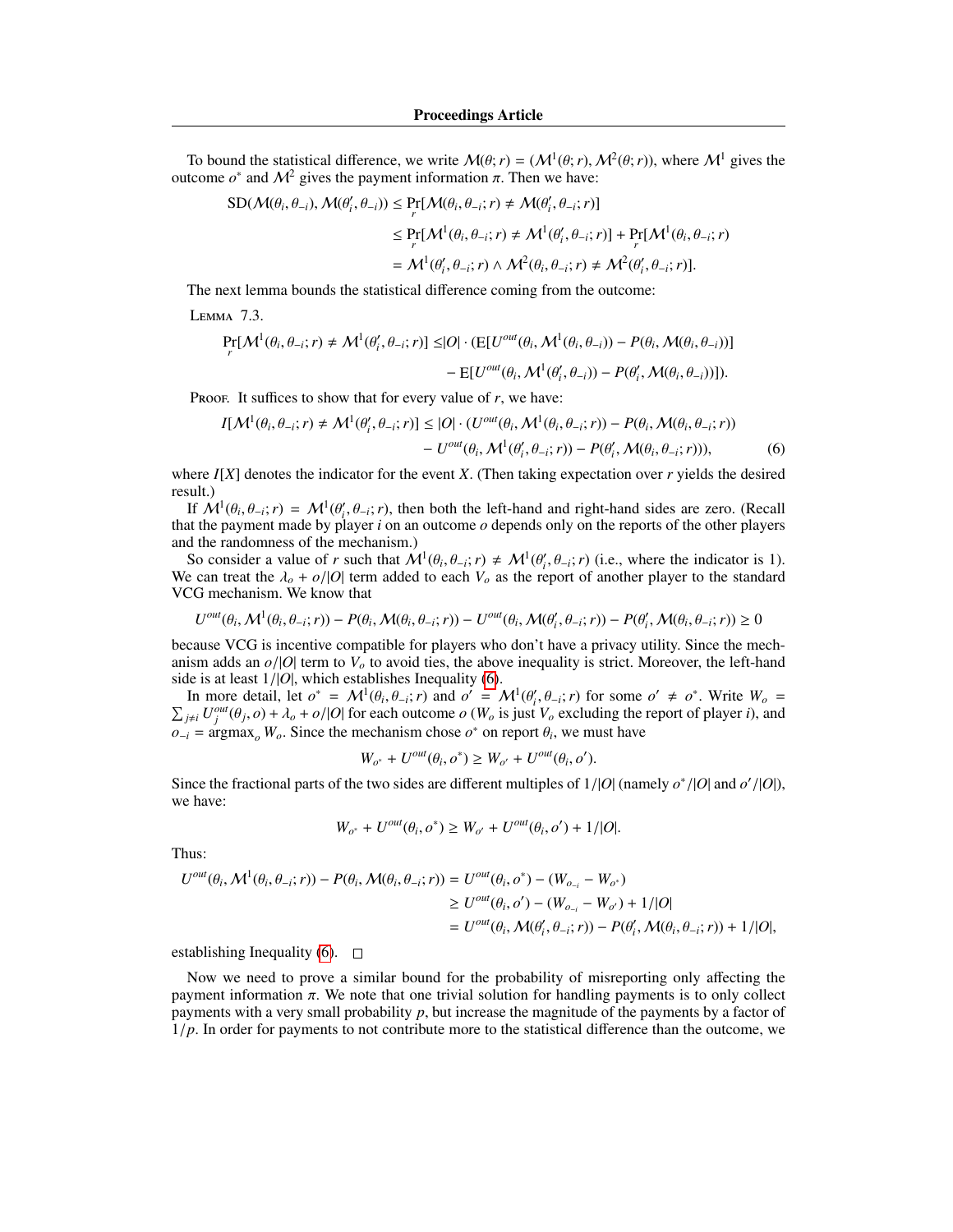can take *p* to be the minimum possible nonzero value of the probability that a misreport can change the outcome (i.e.,  $Pr_r[M^1(\theta_i, \theta_{-i}; r) \neq M^1(\theta'_i, \theta_{-i}; r)]$ ). However, this quantity is exponentially small<br>in *n*. This would make the magnitude of payments exponentially large, which is undesirable. (Our the outcome (i.e.,  $Pr_r[\mathcal{M} \cdot (\theta_i, \theta_{-i}; r) \neq \mathcal{M} \cdot (\theta_i, \theta_{-i}; r)$ )). However, this quantity is exponentially small<br>in *n*. This would make the magnitude of payments exponentially large, which is undesirable. (Our assumption that players are risk neutral seems unreasonable in such a setting.) However, it turns out that we do not actually need to do this; our mechanism already releases payment information with sufficiently low probability. Indeed, we only release payment information relating to an outcome *o* when  $V_o$  is within *M* of  $V_{o^*}$ , and the probability that this occurs cannot be much larger than the probability that the outcome is changed from  $o^*$  to  $o$ .

<span id="page-14-0"></span>Lemma 7.4.

$$
\Pr_r[\mathcal{M}^1(\theta_i, \theta_{-i}; r) = \mathcal{M}^1(\theta'_i, \theta_{-i}; r) \wedge \mathcal{M}^2(\theta_i, \theta_{-i}; r) \neq \mathcal{M}^2(\theta'_i, \theta_{-i}; r)]
$$
  
\n
$$
\leq 2M e^{\epsilon/|O|} \cdot \Pr_r[\mathcal{M}^1(\theta_i, \theta_{-i}; r) \neq \mathcal{M}^1(\theta'_i, \theta_{-i}; r)].
$$

Proof. First observe that

*r*

$$
\Pr_{r}[\mathcal{M}^{1}(\theta_{i}, \theta_{-i}; r) = \mathcal{M}^{1}(\theta'_{i}, \theta_{-i}; r) \wedge \mathcal{M}^{2}(\theta_{i}, \theta_{-i}; r) \neq \mathcal{M}^{2}(\theta'_{i}, \theta_{-i}; r)]
$$
\n
$$
\leq \sum_{o_{1} \neq o_{2}} \Pr[\mathcal{M}^{1}(\theta_{i}, \theta_{-i}; r) = \mathcal{M}^{1}(\theta'_{i}, \theta_{-i}; r) = o_{1} \wedge \mathcal{M}^{2}(\theta_{i}, \theta_{-i}; r) \neq \mathcal{M}^{2}(\theta'_{i}, \theta_{-i}; r) \text{ on } o_{2}],
$$

by which we mean that either  $(o_2, V_{o_1} - V_{o_2})$  is released in one case but not the other or it is released<br>in both cases but with different values in both cases but with different values.

Fix  $o_1$  and  $o_2$  as above. If  $U^{out}(\theta_i, o_1) - U^{out}(\theta_i, o_2) = U^{out}(\theta'_i, o_1) - U^{out}(\theta'_i, o_2)$ , then<br> $L M^1(\theta, \theta, \cdot, r) = M^1(\theta', \theta, \cdot, r) = o_1 \wedge M^2(\theta, \theta, \cdot, r) + M^2(\theta', \theta, \cdot, r)$  on  $o_2$  = 0 because the  $\Pr_r[\mathcal{M}^1(\theta_i, \theta_{-i}; r) = \mathcal{M}^1(\theta'_i, \theta_{-i}; r) = o_1 \wedge \mathcal{M}^2(\theta_i, \theta_{-i}; r) \neq \mathcal{M}^2(\theta'_i, \theta_{-i}; r)$  on  $o_2] = 0$  because the difference between *V*, and *V*, is not changed by the misreporting So assume that  $U^{out}(\theta, o_1)$  $Pr_r[\mathcal{M}(\theta_i, \theta_{-i}; r) = \mathcal{M}(\theta_i, \theta_{-i}; r) = o_1 \wedge \mathcal{M}(\theta_i, \theta_{-i}; r) \neq \mathcal{M}(\theta_i, \theta_{-i}; r)$  on  $o_2$  = 0 because the difference between  $V_{o_1}$  and  $V_{o_2}$  is not changed by the misreporting. So assume that  $U^{out}(\theta_i, o_1) - U^{$ ness assumption. Fix  $\lambda_0 = k_0$  for  $o \neq o_2$ . Denote them as a vector  $\lambda_{-o_2} = k_{-o_2}$ . Consider some value  $k_0$  such that when  $\lambda_{-o_1} = k_0$  we have  $M^1(\theta, \theta, \theta^*(k_0, k_0)) = M^1(\theta', \theta^*(k_0, k_0)) = o_1$ . value  $k_{o_2}$  such that when  $\lambda_{o_2} = k_{o_2}$  we have  $\mathcal{M}^1(\theta_i, \theta_{-i}; (k_{o_2}, k_{-o_2})) = \mathcal{M}^1(\theta'_i, \theta_{-i}; (k_{o_2}, k_{-o_2})) = o_1$ and  $\mathcal{M}^2(\theta_i, \theta_{-i}; (k_{o_2}, k_{-o_2})) \neq \mathcal{M}^2(\theta'_i, \theta_{-i}; (k_{o_2}, k_{-o_2}))$  on  $o_2$ . (If there is no such  $k_{o_2}$  then the event has probability 0 for this choice of  $k_{-\rho_2}$ .) Now consider increasing the value of  $\lambda_{\rho_2}$ . Let  $\hat{k}_{\rho_2}$  be the min-<br>impum value such that either  $M^1(a, a, \hat{a}, \hat{b}, k, \hat{b}) = \rho_2$  or  $M^1(a', a, \hat{b}, k, \hat{b}) = \rho_2$ . At the imum value such that either  $\mathcal{M}^1(\theta_i, \theta_{-i}; (\hat{k}_{o_2}, k_{-o_2})) = o_2$  or  $\mathcal{M}^1(\theta'_i, \theta_{-i}; (\hat{k}_{o_2}, k_{-o_2})) = o_2$ . At the first such value of  $\hat{k}_{o_2}$ , only one of these two events will happen because  $U^{out}(\theta_i, o_1) - U^{out}(\theta_i, o_2)$  and  $U^{out}(\theta' \circ \theta_i)$  and  $U^{out}(\theta' \circ \theta_i)$  differ by at least 1. Moreover, we have  $\hat{k} \leq k + M$  because with  $\hat{l} = k$  $U^{out}(\theta'_i, o_1) - U^{out}(\theta'_i, o_2)$  differ by at least 1. Moreover, we have  $\hat{k}_{o_2} \le k_{o_2} + M$  because with  $\lambda_{o_2} = k_{o_2}$ <br>we have  $V = -V = \langle M \rangle$  for either report  $\theta_i$  or  $\theta'_i$ . Since  $Pr[\lambda_i] = k | \alpha \exp(-\epsilon_i |k|/(M \cdot |O|))$  we have we have  $V_{o_1} - V_{o_2} \leq M$  for either report  $\theta_i$  or  $\theta'_i$ . Since Pr[ $\lambda_{o_2} = k$ ] ∝ exp( $-\epsilon \cdot |k|/(M \cdot |O|)$ ), we have  $Pr[\lambda_{o_2} = k_{o_2}] \leq exp(\epsilon/|O|) \cdot Pr[\lambda_{o_2} = \hat{k}_{o_2}]$ . Furthermore, there can be at most *M* such values of  $k_{o_2}$ .<br>Thus Thus,

$$
\Pr_r[\lambda_{-o_2} = k_{-o_2} \wedge \mathcal{M}^1(\theta_i, \theta_{-i}; r) = \mathcal{M}^1(\theta'_i, \theta_{-i}; r) = o_1 \wedge \mathcal{M}^2(\theta_i, \theta_{-i}; r) \neq \mathcal{M}^2(\theta'_i, \theta_{-i}; r)
$$
 on  $o_2$ ]  
\n
$$
\leq M e^{\epsilon/|O|} \Pr_r[\lambda_{-o_2} = k_{-o_2} \wedge \mathcal{M}^1(\theta_i, \theta_{-i}; r) \neq \mathcal{M}^1(\theta'_i, \theta_{-i}; r)
$$
  
\n
$$
\wedge \mathcal{M}^1(\theta_i, \theta_{-i}; r) \in \{o_1, o_2\} \wedge \mathcal{M}^1(\theta'_i, \theta_{-i}; r) \in \{o_1, o_2\}]
$$

Summing over all  $o_1 \neq o_2$  and  $k_{-o_2}$  gives us the lemma. The factor 2 in the lemma statement is due to the fact that

$$
\sum_{o_1 \neq o_2, k_{o_2}} \Pr[\lambda_{-o_2} = k_{-o_2} \land \mathcal{M}^1(\theta_i, \theta_{-i}; r) \neq \mathcal{M}^1(\theta'_i, \theta_{-i}; r)
$$
  
 
$$
\land \mathcal{M}^1(\theta_i, \theta_{-i}; r) \in \{o_1, o_2\} \land \mathcal{M}^1(\theta'_i, \theta_{-i}; r) \in \{o_1, o_2\}]
$$
  
= 
$$
2 \Pr_r[\mathcal{M}^1(\theta_i, \theta_{-i}; r) \neq \mathcal{M}^1(\theta'_i, \theta_{-i}; r)].
$$

 $\Box$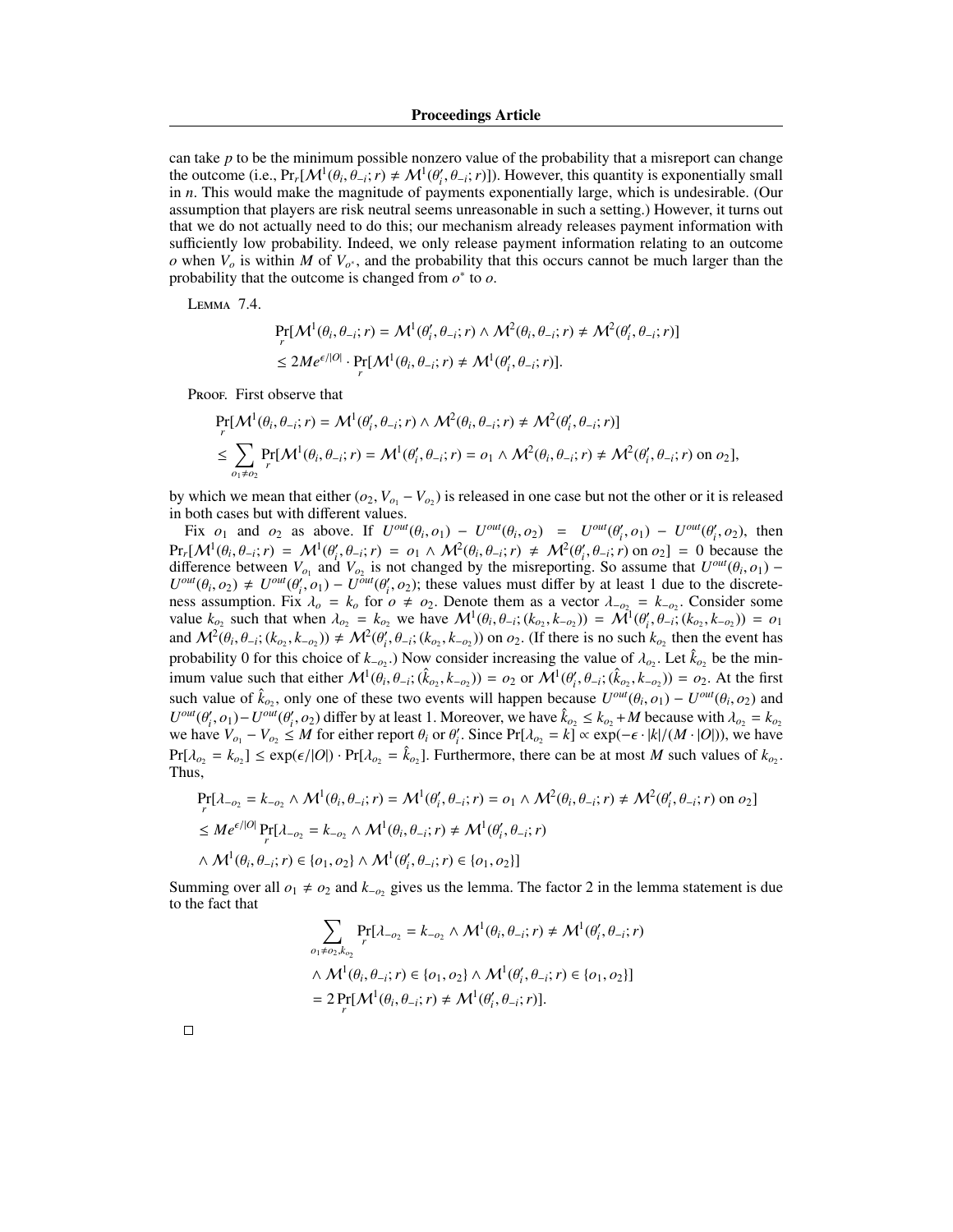Combining Lemmas [7.3](#page-13-1) and [7.4,](#page-14-0) we have

$$
SD(\mathcal{M}(\theta_i, \theta_{-i}), \mathcal{M}(\theta'_i, \theta_{-i})) \le |O| \cdot (1 + 2M e^{\epsilon/|O|}) \cdot (E[U^{out}(\theta_i, \mathcal{M}^1(\theta_i, \theta_{-i})) - P(\theta_i, \mathcal{M}(\theta_i, \theta_{-i}))]
$$

$$
- E[U^{out}(\theta_i, \mathcal{M}^1(\theta'_i, \theta_{-i})) - P(\theta'_i, \mathcal{M}(\theta_i, \theta_{-i}))]).
$$

Applying Lemma [5.2](#page-9-1) gives us our theorem.

Theorem 7.5. *Mechanism [7.1](#page-12-0) is truthful in expectation and individually rational for player i provided that, for some function Fi:*

(*1*) Player i's privacy utility  $U_i^{priv}$  satisfies Assumption [3.1](#page-6-0) with privacy bound function  $F_i$ , and (2)  $2F_i(e^{\epsilon}) \cdot |O| \cdot (1 + 2Me^{\epsilon/|O|}) \leq 1.$ 

*In particular, if all players have the same privacy bound function*  $F_i = F$ *, it suffices to take*  $\epsilon$  to be *a su*ffi*ciently small constant depending only on M and* |*O*| *(and not the number n of players).*

Truthfulness in expectation relies on players being risk neutral in terms of their privacy utility so that it is acceptable that with some low probability, the privacy costs are larger than their utility from the outcome. An alternative approach that does not rely on risk neutrality is to switch from the VCG mechanism to the Expected Externality mechanism. This is a variant on VCG that, rather than charging players the actual externality they impose as in Equation [\(5\)](#page-11-1), charges them their expected externality

$$
E_{\theta \sim p} \left[ \sum_{j \neq i} U^{out}(\theta_j, o_{-i}) - U^{out}(\theta_j, o^*) \right], \tag{7}
$$

where p is a prior distribution over  $\Theta^n$ ,  $o_{-i}$  is the outcome that maximizes the sum of outcome utilities of players other than  $i$ , and  $o^*$  is the outcome that maximizes the sum of outcome utilities when *i* is included. Essentially, *i* is charged the expected amount he would have to pay under VCG given the prior over types. Since the amount players are charged is independent of the actual reports of others, collecting payments has no privacy implications. (The proof of Lemma [7.3](#page-13-1) shows that if we only consider the privacy cost of the outcome, then we have universal truthfulness.) However, the use of a prior means that the truthfulness guarantee only holds in a Bayes-Nash equilibrium. On the other hand, this mechanism does have other nice properties such as being adaptable to guarantee budget balance.

Finally, we show that Mechanism [7.1](#page-12-0) approximately preserves VCG's efficiency.

PROPOSITION 7.6. *For every profile of types*  $\theta \in \Theta^n$ , *if we choose*  $o \leftarrow \mathcal{M}(\theta)$  *using Mecha-*<br>*m* 7.1 *then we have: nism [7.1,](#page-12-0) then we have:*

$$
(1) \Pr\left[\sum_{i} U_{i}^{out}(\theta_{i},o) < \max_{o'} \left(\sum_{i} U_{i}^{out}(\theta_{i},o')\right) - \Delta\right] \le 2|O| \cdot e^{-\epsilon\Delta/(2M\cdot|O|)},
$$
\n
$$
(2) \mathbb{E}\left[\sum_{i} U_{i}^{out}(\theta_{i},o)\right] \ge \max_{o'} \left(\sum_{i} U_{i}^{out}(\theta_{i},o')\right) - O(|O|^{2} \cdot M/\epsilon).
$$

Thus, the social welfare is within  $\tilde{O}(|O|^2) \cdot M/\epsilon$  of optimal, both in expectation and with high phability Like with Proposition 4.3, these bounds are independent of the number *n* of participrobability. Like with Proposition [4.3,](#page-8-1) these bounds are independent of the number *n* of participants, so we obtain asymptotically optimal social welfare as  $n \to \infty$ . Also like the discussion after Proposition [4.3,](#page-8-1) by taking  $\epsilon = \epsilon(n)$  to be such that  $\epsilon = o(1)$  and  $\epsilon = \omega(1/n)$  (e.g.,  $\epsilon = 1/\sqrt{n}$ ), the sum of privacy utilities is also a vanishing fraction of *n* (for participants satisfying Assumption 3.1) sum of privacy utilities is also a vanishing fraction of *n* (for participants satisfying Assumption [3.1](#page-6-0) with a common privacy bound function *F*).

# <span id="page-15-0"></span>**8. DISCUSSION**

We conclude by discussing a Bayesian interpretation of our privacy model and several of the model's limitations.

Our modelling of privacy in Section [3](#page-5-1) is motivated in part by viewing privacy as a concern about *other's beliefs about you.* Fix a randomized mechanism  $M : \Theta^n \times \mathbb{R} \to O$ , a player  $i \in [n]$ , and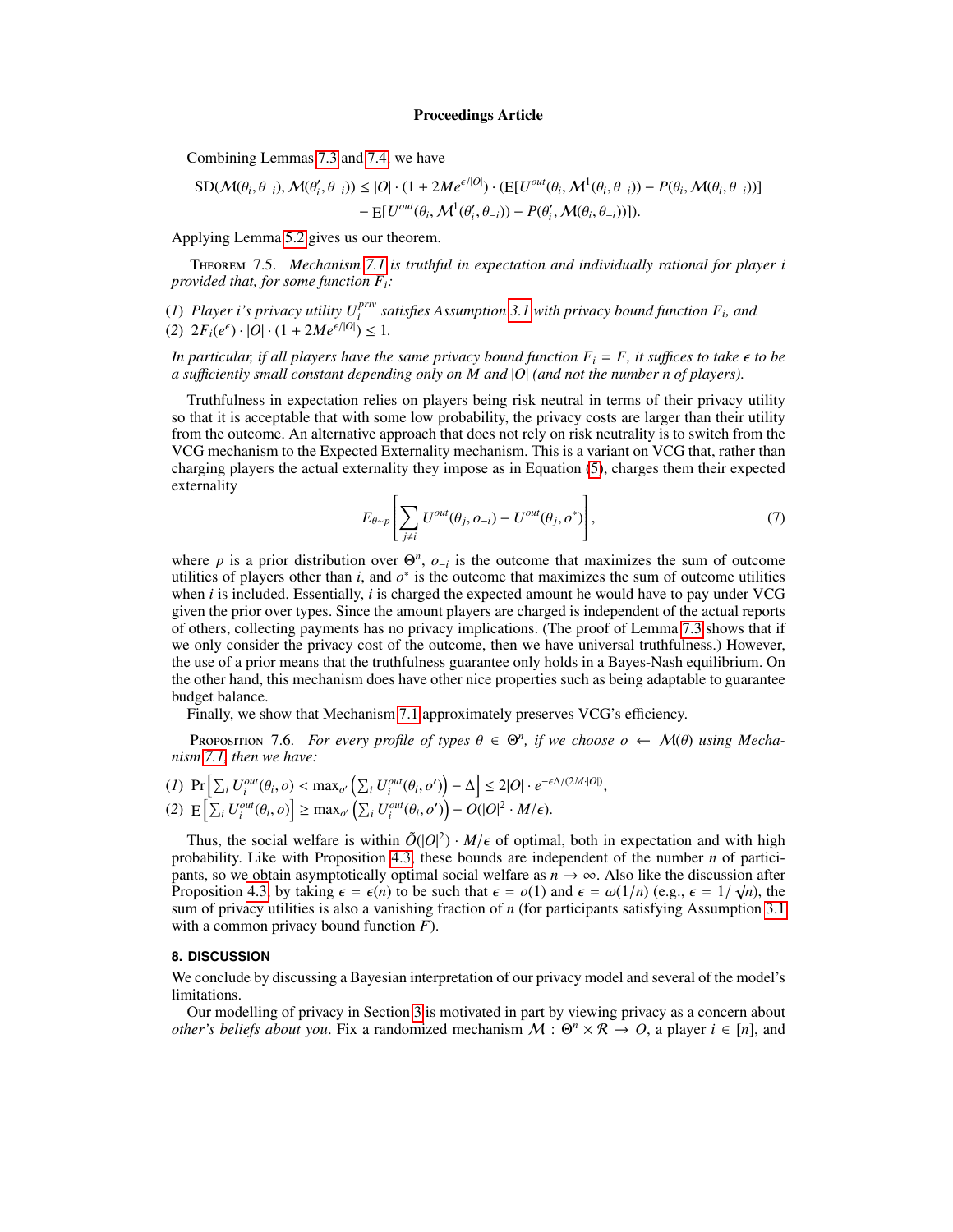a profile  $\theta_{-i} \in \Theta^{n-1}$  of other player's reports. Suppose that an adversary has a prior  $T_i$  on the type of player *i* as well as a prior *S*<sub>i</sub> on the strategy  $\sigma : \Theta \to \Theta$  played by player *i*. Then upon seeing of player *i*, as well as a prior  $S_i$  on the strategy  $\sigma : \Theta \to \Theta$  played by player *i*. Then upon seeing an outcome  $o$  from the mechanism, the adversary should replace  $T_i$  with a posterior  $T_i^r$  computed according to Bayes' Rule as follows:

$$
Pr[T'_i = \theta_i] = Pr[T_i = \theta_i | \mathcal{M}(S_i(T_i), \theta_{-i}) = o] = Pr[T_i = \theta_i] \cdot \frac{Pr[\mathcal{M}(S_i(T_i), \theta_{-i}) = o|T_i = \theta_i]}{Pr[\mathcal{M}(S_i(T_i), \theta_{-i}) = o]}.
$$

Thus if we set  $x = \max_{\theta', \theta'' \in \Theta} (Pr \left[ \mathcal{M}(\theta', \theta_{-i}) = o \right] / Pr \left[ \mathcal{M}(\theta'', \theta_{-i}) = o \right])$  (the argument of  $F_i$  in Assumption 3.1) then we have sumption [3.1\)](#page-6-0), then we have

$$
x^{-1} \cdot \Pr[T_i = \theta_i] \le \Pr[T'_i = \theta_i] \le x \cdot \Pr[T_i = \theta_i].
$$

So if *x* is close to 1, then the posterior  $T_i'$  is close to the prior  $T_i$ , having the same probability mass functions within a factor of *x*, and consequently having statistical difference at most  $x - 1$ . Thus, Assumption [3.1](#page-6-0) can be justified by asserting that "if an adversary's beliefs about player *i* do not change much, then it has a minimal impact on player *i*'s privacy utility." One way to think of this is that player *i* has some smooth value function of the adversary's beliefs about her, and her privacy utility is the difference of the value function after and before the Bayesian updating. This reasoning follows the lines of Bayesian interpretations of differential privacy due to Dwork and McSherry, and described in [Kasiviswanathan and Smith](#page-17-5) [\[2008\]](#page-17-5).

This Bayesian modelling also explains why we do not include the strategy played by *i* in the privacy utility function *U priv*  $i$ <sup>*priv*</sup>. How a Bayesian adversary updates its beliefs about player *i* based on the outcome do not depend on the actual strategy played by *i*, but rather on the adversary's beliefs about that strategy, denoted by  $S_i$  in the above discussion. Given that our mechanisms are truthful, it is most natural to consider  $S_i$  as the truthful strategy (i.e., the identity function). If the Bayesian adversary values possessing a correct belief about players, this is analogous to a notion of equilibrium. If we treat the adversary as another player then if the players report truthfully and the adversary assumes the players report truthfully each is responding optimally to the other. However, if player *i* can successfully convince the adversary that she will follow some other strategy  $S_i$ , then this can be implicitly taken into account in  $U_i^{priv}$  $\int_{i}^{prv}$ . (But if player *i* further deviates from *S*<sub>*i*</sub>, this should not be taken into account, since the adversary's beliefs will be updated according to *S <sup>i</sup>* .)

Our modelling of privacy in terms of other's beliefs is subject to several (reasonable) critiques:

- Sometimes a small, continuous change in beliefs can result in discrete choices that have a large impact in someone's life. For example, consider a ranking of potential employees to hire, students to admit, or suitors to marry—a small change in beliefs about a candidate may cause them to drop one place in a ranking, and thereby not get hired, admitted, or married. On the other hand, the candidate typically does not know exactly where such a threshold is and so from their perspective the small change in beliefs could be viewed as causing a small change in the probability of rejection.
- Like in differential privacy, we only consider an adversary's beliefs about player *i given the rest of the database*. (This is implicit in us considering a fixed  $\theta_{-i}$  in Assumption [3.1.](#page-6-0)) If an adversary believes that player *i*'s type is correlated with the other players (e.g. given by a joint adversary believes that player *i*'s type is correlated with the other players (e.g., given by a joint prior *T* on  $\Theta^n$ ), then conditioning on  $T_{-i} = \theta_{-i}$  may already dramatically change the adversary's heliefs about player *i*. For example, if the adversary knew that all *n* voters in a given precinct beliefs about player *i*. For example, if the adversary knew that all *n* voters in a given precinct prefer the same candidate (but don't know which candidate that is), then conditioning on  $\theta_{-i}$ tells the adversary who player *i* prefers. We don't measure the (dis)utility for leaking this kind of information. Indeed, the differentially private election mechanism of Theorem [4.2](#page-7-3) will leak the preferred candidate in this example (with high probability).
- The word "privacy" is used in many other ways. Instead of being concerned about other's beliefs, one may be concerned about self-representation (e.g., the effect that reporting a given type may have on one's self-image).